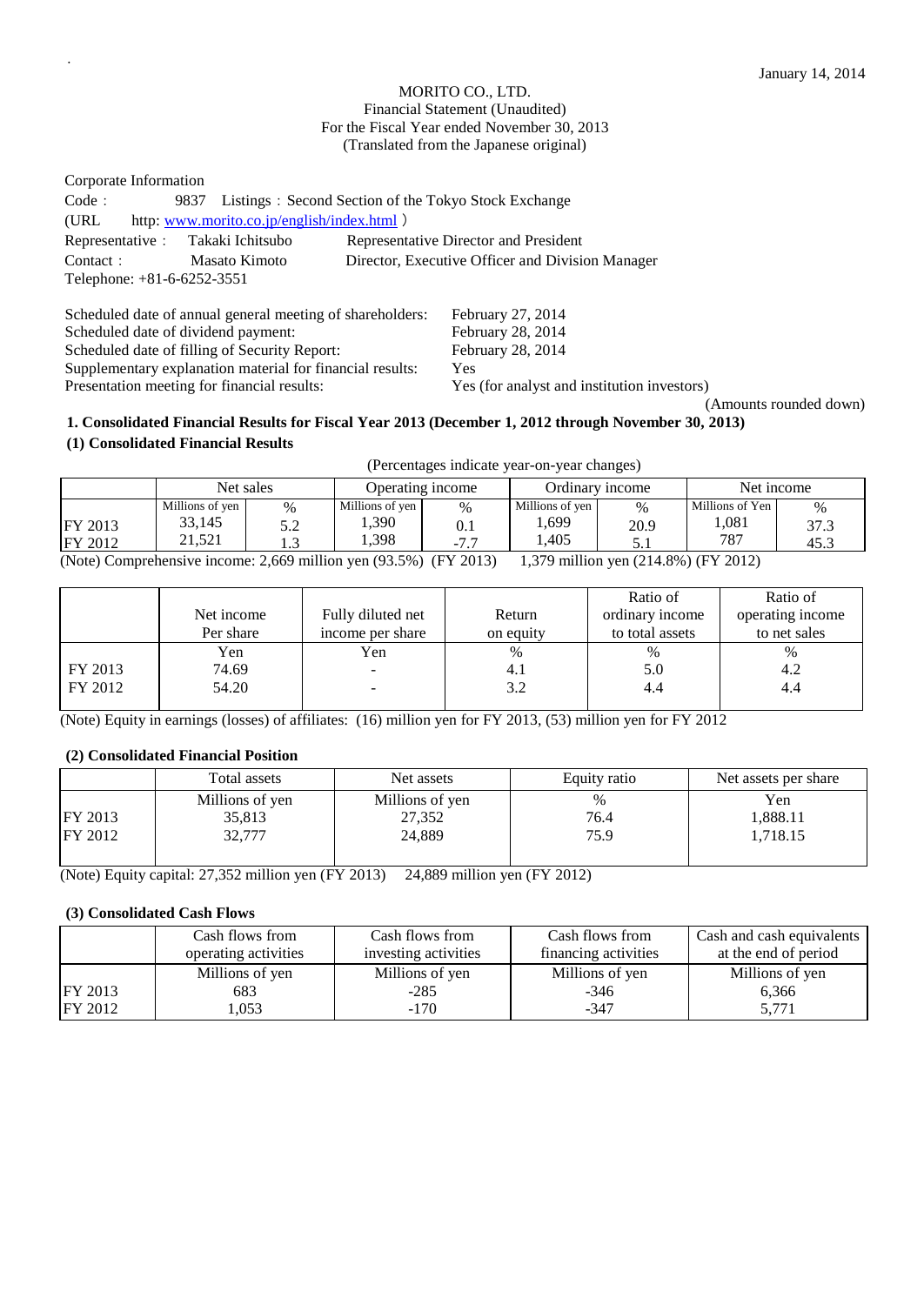#### **2. Dividends**

|                       |                                                      | Dividends per share       |                                      |                      |                       |                               |                                             |                                                          |
|-----------------------|------------------------------------------------------|---------------------------|--------------------------------------|----------------------|-----------------------|-------------------------------|---------------------------------------------|----------------------------------------------------------|
|                       | First<br>quarter-<br>end                             | Second<br>quarter-<br>end | Third<br>quarter-<br>end             | Fiscal<br>year-end   | Annual                | Total dividends<br>(Annual)   | Dividends<br>Payout ratio<br>(Consolidated) | Ratio of<br>dividends to<br>net assets<br>(Consolidated) |
| FY 2013<br>FY 2012    | Yen<br>$\qquad \qquad -$<br>$\overline{\phantom{m}}$ | Yen<br>8.50<br>9.00       | Yen<br>-<br>$\overline{\phantom{a}}$ | Yen<br>8.50<br>11.00 | Yen<br>17.00<br>20.00 | Millions of yen<br>246<br>293 | $\%$<br>31.4<br>26.8                        | $\%$<br>1.0<br>$1.1\,$                                   |
| FY 2014<br>(Forecast) | $\overline{\phantom{a}}$                             | 12.00                     | -                                    | 12.00                | 24.00                 |                               | 29.0                                        |                                                          |

#### **3. Consolidated Forecast for FY 2014 (December 1, 2013 through November 30, 2014**)

(Percentages represent changes from corresponding period of previous year)

|            | Net sales       |      | Operating income |              | Ordinary profit |                 |
|------------|-----------------|------|------------------|--------------|-----------------|-----------------|
|            | Millions of yen | %    | Millions of yen  | %            | Millions of yen | $\%$            |
| First half | 7,000           | 9.6  | 700              | 16.7         | 850             | $\sim$<br>ر . ب |
| Full year  | 37,000          | .1.6 | ,700             | າາ າ<br>44.4 | 0.800           | 5.9             |

|            |                         | Net income | Net income per share |  |  |
|------------|-------------------------|------------|----------------------|--|--|
|            | Millions of yen<br>$\%$ |            | Yen                  |  |  |
| First half | 550                     | 9.0        | 37.97                |  |  |
| Full year  | 1,200                   | 10.9       | 82.83                |  |  |

#### **\* Notes**

- (1) Changes of important subsidiaries during the period (changes of specific subsidiaries in accordance with changes in the scope of consolidation): None
- (2) Changes in accounting policies and changes or restatement of accounting estimates
	- (i) Changes in accounting policies caused by revision of accounting standards: Yes

| (ii) Changes in accounting policies other than (i): | None |
|-----------------------------------------------------|------|
| (iii) Changes in accounting estimates:              | Yes  |
| (iv) Restatements:                                  | None |

(3) Number of outstanding shares (common shares)

- (i) Number of outstanding shares, including treasury shares at end of period: 15,400,000 shares (as of November 30, 2013)
	- 15,400,000 shares (as of November 30, 2012)

| (ii) Number of shares of treasury stock at end of period: |                           |
|-----------------------------------------------------------|---------------------------|
| 913.220 shares                                            | (as of November 30, 2013) |
| 914,008 shares                                            | (as of November 30, 2012) |

(iii) Average outstanding number of shares during the period: 14,486,597 shares (FY 2013) 14,538,164 shares (FY 2012)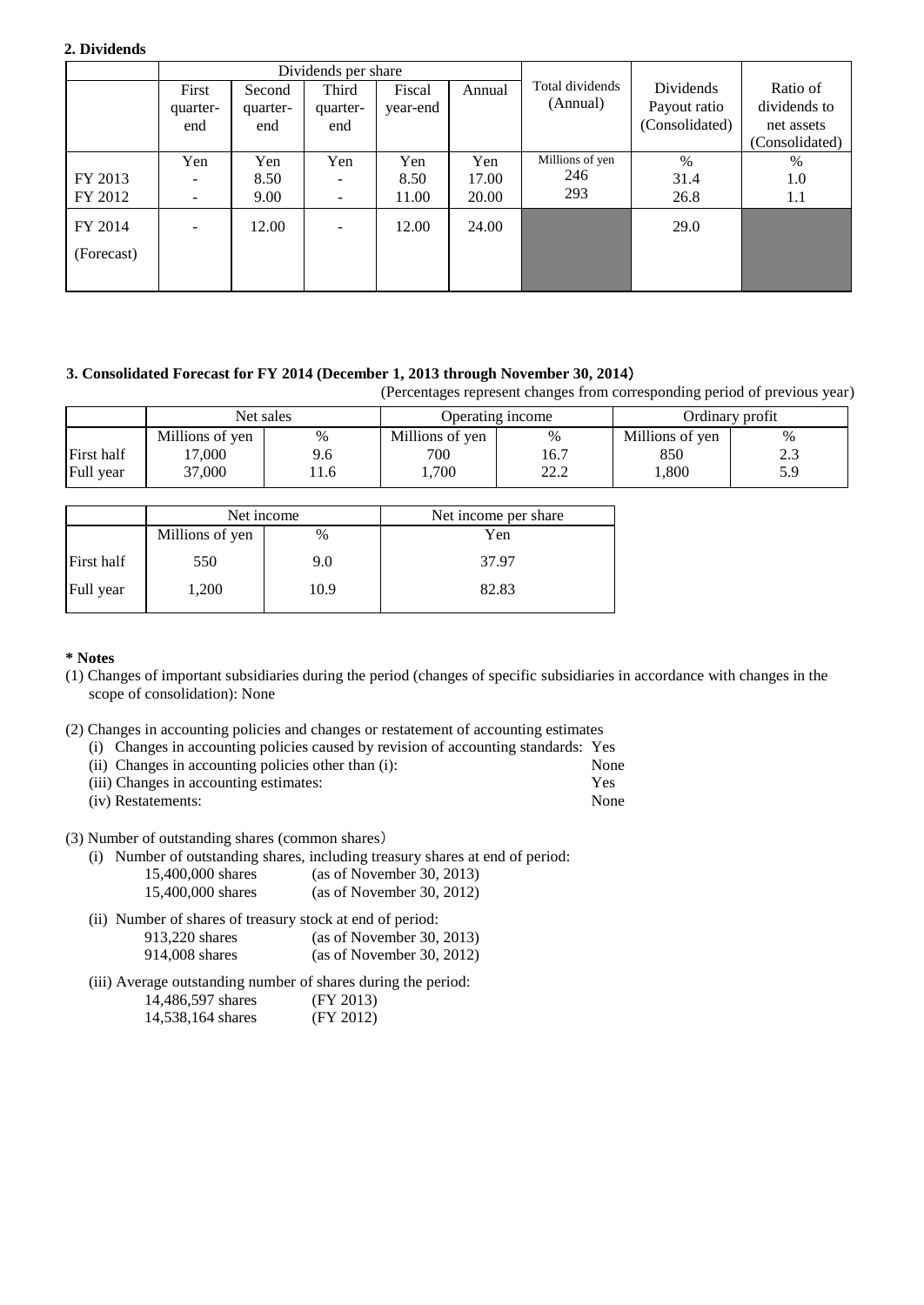## **(Reference) Summary of Non-Consolidated Financial Results 1. Non-Consolidated Financial Results for FY 2013 (December 1, 2012 through November 30, 2013 (1)Non-Consolidated Financial Results** (Percentages represent changes from corresponding period of previous year)

Net sales Operating income Ordinary income Net income FY 2013 FY 2012 Millions of yen 25,410 25,781 % -1.4 0.2 Millions of yen 822 734  $\%$ 11.9 -11.0 Millions of yen 1,115 1,003 % 11.2 2.5 Millions of Yen 703 429  $\frac{0}{0}$ 63.8 15.8

|         | Net income<br>Per share | Fully diluted net<br>income per share |
|---------|-------------------------|---------------------------------------|
|         | Yen                     | Yen                                   |
| FY 2013 | 48.56                   |                                       |
| FY 2012 | 29.53                   |                                       |

#### **(2)Non-Consolidated Financial Position**

|               | Total assets    | Net assets      | Equity ratio | Net assets per share |
|---------------|-----------------|-----------------|--------------|----------------------|
|               | Millions of yen | Millions of yen | $\%$         | Yen                  |
| <b>FY2013</b> | 32,230          | 24,964          | 77.5         | ,723.29              |
| <b>FY2012</b> | 30,896          | 23,894          | 77.3         | 1.649.47             |
|               |                 | ven             |              |                      |

(Note) Shareholder's equity: 24,964 million yen (FY 2013) 23,894 million yen (FY 2012)

\*Update on the Execution Status of Audit Procedures

As of the date on which this financial report was released, an audit of the financial statements, based on the Financial Instruments and Exchange Law, had not been completed.

\*Disclosure and other special notes regarding performance forecasts

The forecast above are based on information available to management as of the date on which these performance-related figures were disclosed, and various factors may cause actual results to differ from these forecasts. For issues to keep in mind when using the forecasts and criteria conditioned upon the forecasts, please refer to "1. Operating results, (1) Analysis of operating results" on page 3

The board of directors decided to introduce "Stock Granting Trust (J-ESOP)" at the meeting of board of directors held on March 25, 2013 for the purpose of enhancement of employees' motivation to improve stock prices and business performance. Consequently, on April 30, 2013 Trust and Custody Service Bank, Ltd. acquired 196,000 shares of our shares. The shares held by Trust and Custody Service Bank, ltd. is included in the treasury shares.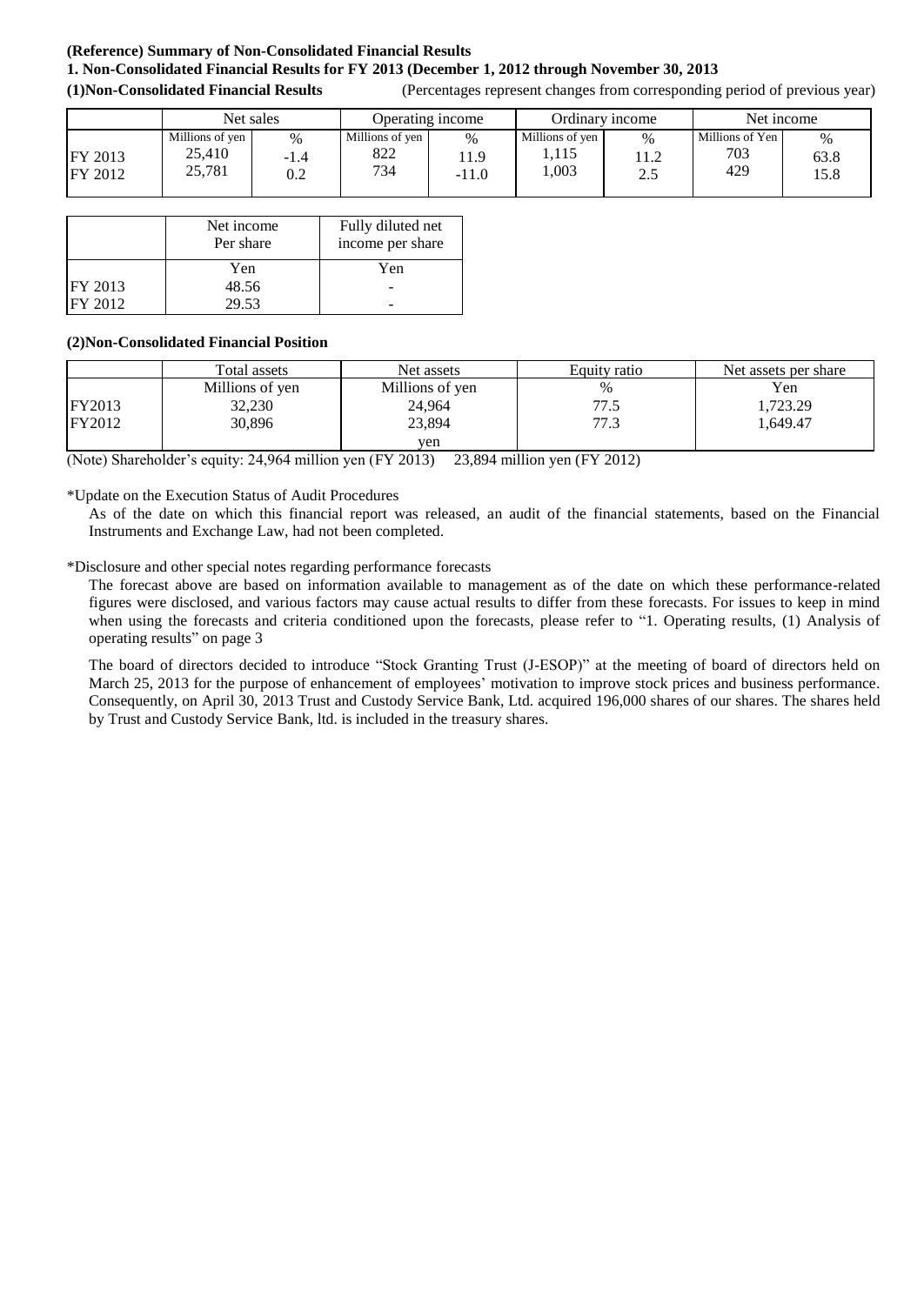Index

| (3) Basic policy on Payment of Dividends and Dividends for FY 2013 and FY 2014  4 |  |
|-----------------------------------------------------------------------------------|--|
|                                                                                   |  |
|                                                                                   |  |
|                                                                                   |  |
|                                                                                   |  |
|                                                                                   |  |
|                                                                                   |  |
|                                                                                   |  |
| (2) Consolidated Statements of Income and Consolidated Statements of              |  |
|                                                                                   |  |
| (3) Consolidated Statements of Changes in Shareholders' Equity14                  |  |
|                                                                                   |  |
|                                                                                   |  |
|                                                                                   |  |
|                                                                                   |  |
|                                                                                   |  |
|                                                                                   |  |
|                                                                                   |  |
|                                                                                   |  |
| (3) Non-Consolidated Statements of Changes in Shareholders' Equity  28            |  |
|                                                                                   |  |
|                                                                                   |  |
|                                                                                   |  |
|                                                                                   |  |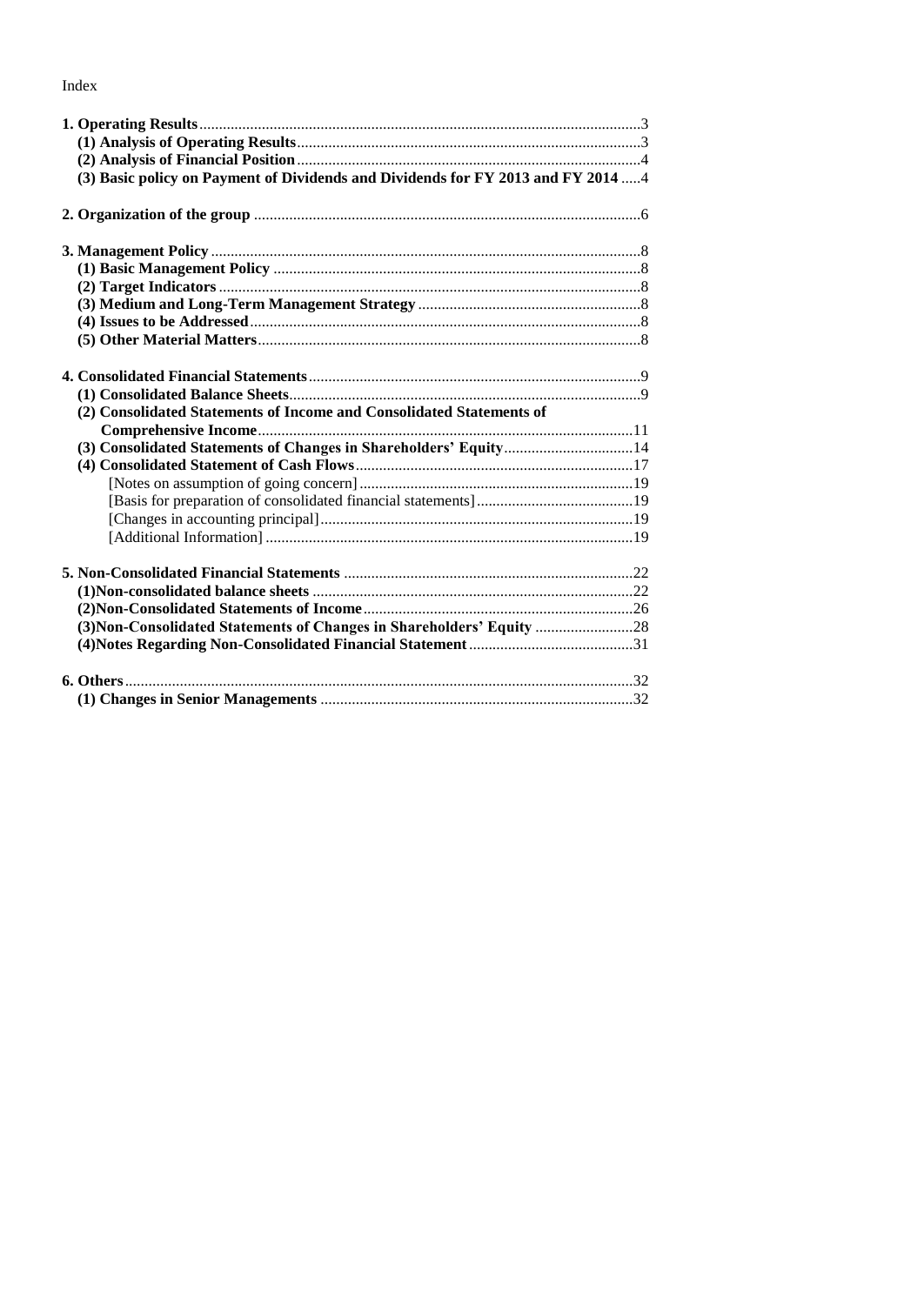## <span id="page-4-0"></span>**1. Operating Results**

#### <span id="page-4-1"></span>**(1) Analysis of Operating Results**

(i) General condition of FY 2013

In the fiscal year ended November  $30<sup>th</sup>$ , 2013, Japanese economy, the higher expectations arising from the economic recovery plans and financial plans by the new cabinet has helped weakening yen trend and acceleration in rising stock prices. The business environment surrounding Japanese companies show sign of improvement.

In the global economy, it has shown sign of modest recovery by the employment and housing markets in the U.S. economy, yet uncertainty brought by stagnation arising from austerity measures in the E.U economy and slowing down caused by weaker export in emerging economies including China and Brazil is still remaining.

In such a situation, our group is moving forward a growth strategy by expansion of global sales channel and production base, under the mid-long term plan 'Transforming ourselves into a company with global growth'.

As a result, in the current fiscal year performance reach net sales ¥33,145 million (increased by 5.2% from a year earlier), operating income ¥1,390 million (increased by 0.1% from a year earlier), ordinary income ¥1,699 million (increased by 20.9% from a year earlier), net income ¥1,081 million (increased by 37.3% from a year earlier).

The exchange rate used for the consolidated financial statement of the current fiscal year end as below: ¥97.75 to the U.S. dollar, ¥131.9 to the euro, ¥15.97 to the Chinese yuan, ¥12.61 to the Hong Kong dollar, ¥3.31 to the Taiwan dollar, ¥0.0046 Vietnamese dong, ¥3.11 to the Thai baht.

The exchange rate used for the consolidated financial statement of the year earlier fiscal year end as below: ¥77.61 to the U.S. dollar, ¥100.22 to the euro, ¥12.33 to the Chinese yuan, ¥10.01 to the Hong Kong dollar, ¥2.65 to the Taiwan dollar, ¥0.0037 Vietnamese dong.

Segment information as below:

#### [Japan]

As for the apparel division, metal parts for casual wear sales steadily increased. On the other hand, working wear industry and footwear industry sales decreased by inventory adjustment and so on.

In the consumer product division, sales of the protection against cold increased by the effects of a harsh winter. On the other hand, the transportation segment decreased sales from Chinese problem, reaction to the expiry of the eco-car subsidies and shifting production base into overseas of automotive makers.

In addition, consumer accessory goods decreased sales, because of shrinking the market of compact digital camera.

As a result, net sales were ¥25,718 million (down 1.1% from a year earlier).

[Asia]

As for the apparel division, sales of parts for working wear to Europe and China and parts of baby apparel increased.

In the consumer product division, sales of the transportation product division increased for trending upward of vehicle production.

As a result, net sales were ¥5,491 million (increased by 39.6% from a year earlier).

#### [Europe and America]

As for the apparel division, sales remained strong for parts of British royal warrant brands. On the other hand, sales of parts for hi-end brands decreased from a year earlier.

In the consumer product division, new order of components for U.S. automotive makers contributes sales increase. As a result, net sales were ¥1,935 million (increased by 22.6% from a year earlier).

#### (ii) Outlook for the next fiscal year

Our group has put into practice with the mid-term plan "Transforming ourselves into a company with global growth." ending in FY 2015. We are going to definite the growth businesses from both the strategy and finance perspective and expand our businesses. In addition, we will seek to expand our business and improvement of enterprise value by new investment and M&A.

We will also improve our group enterprise value. We are practicing globalization and diversity of administrative division. At the point of production bases, we satisfy the needs of our customer by maintenance of stable operation and continuous strength of manufacturing facilities in Japan, China and ASEAN.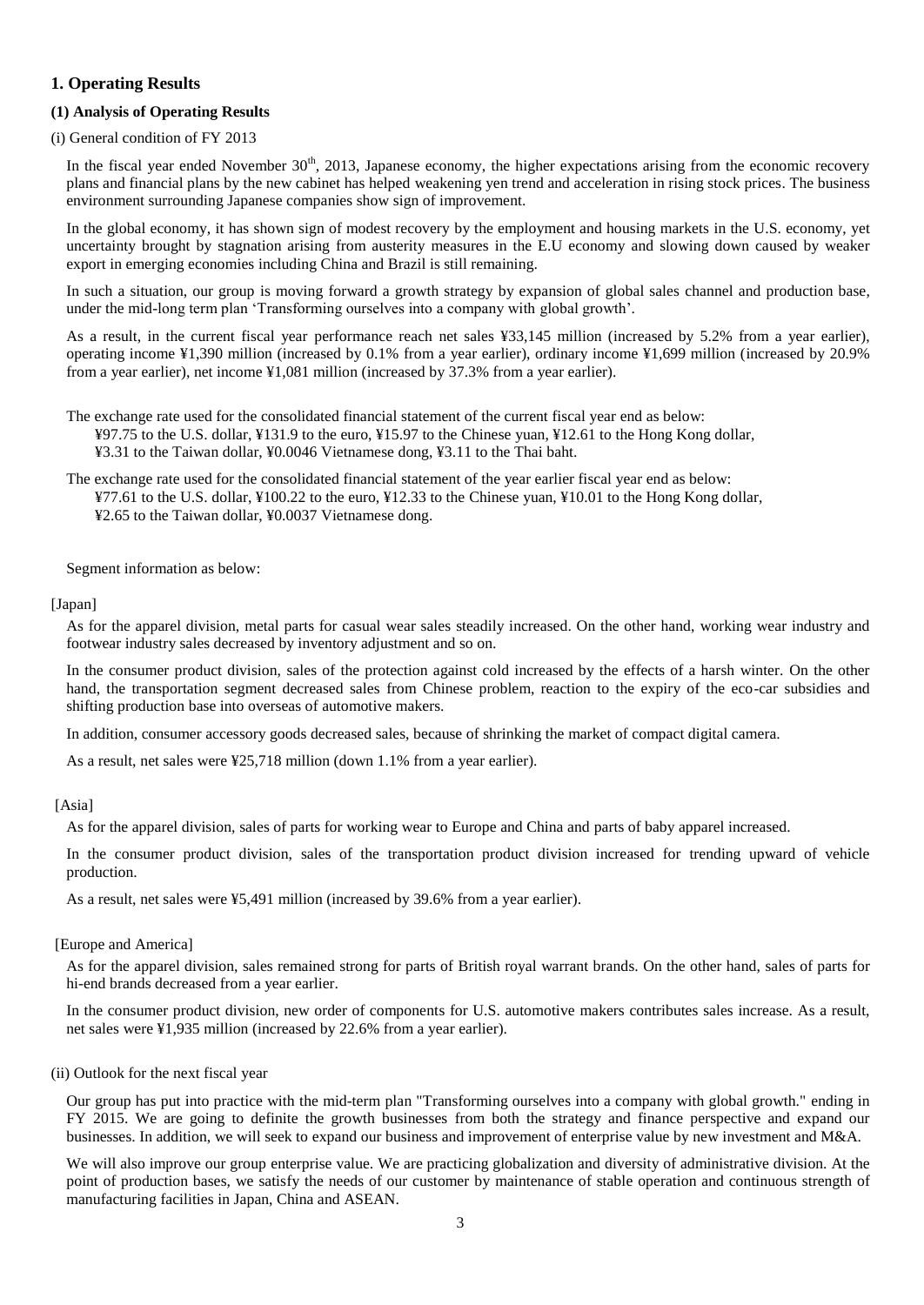#### <span id="page-5-0"></span>**(2) Analysis of Financial Position**

#### (i) Assets, liability and net assets

Total assets stood at ¥35,813 million, increased by ¥3,036milion from a year earlier.

Total current assets reached ¥20,700 million, increased by ¥1,431 million from a year earlier. This change was principaliy due to increase in notes and account receivable by ¥566 million and cash and cash equivalent by ¥255 million.

Total fixed assets came to ¥15,112 million, increased by ¥1,605 million from a year earlier. This change was mainly due to increase in investment securities by ¥770 million and land by ¥323 million.

Total current liabilities reached ¥5,722 million, increased by ¥239 million from a year earlier.

Total fixed liabilities came to ¥2,738 million, increased by ¥333 million from a year earlier.

Total net assets became ¥27,352 million, increased by ¥2,463 million from a year earlier. Share holders' equity ratio was 76.4%, increased by 0.5% from a year earlier.

#### (ii) Cash flows

The overall situation regarding cash flow during the fiscal year was as follow:

#### [Cash flows from operating activities]

Net cash provided by operating activities was ¥683 million (¥1,053 million provided in the same period of the previous fiscal year). This change was mainly due to acquition of net income before taxes.

#### [Cash flows from investing activities]

Net cash used in investing activities was ¥285 million (compared with ¥170 million used in the same period of the previous fiscal year).This change was principally due to refunds of time deposit and acquire tangible fixed asset.

#### [Cash flows from financing activities]

Net cash provided by financing activities was ¥346 million (compared with ¥347 million provided in the same period of the previous fiscal year). The change was mainliy due to dividends.

As a result of the above and new consolidations KANE-M (THAILAND) CO., LTD. and ANNU ARE CO., LTD. , cash and cash equivalent was ¥6,366 million, increased by ¥594 million from a year earlier.

The following table shows financial indicators associated with cash flows.

|                                        | FY 2011 | FY 2012 | FY 2013 |
|----------------------------------------|---------|---------|---------|
| Equity ratio                           | 75.3%   | 75.9%   | 76.4%   |
| Equity ratio (market value basis)      | 30.5%   | 33.1%   | 33.4%   |
| Interest-bearing debt / cashflow ratio | 57.9%   | 33.2%   | 51.2%   |
| Interest coverage ratio                | 122.1   | 287.2   | 95.5    |

(Note)

Equity ratio = Equity capital / Total assets

Equity ratio (market value basis) = Market capitalization / Total Assets

Interest- bearing debt / cash flow ratio = Interest-bearing debt/net cash provided by operating activities Interest coverage ratio = Operating cash flows / Interest paid

\*Each indicator is calculated on a consolidated basis.

\*Market capitalization is based on the year-end share price multipled by the number of shares issued and outstanding at year-end not including treasury stocks.

\*Operating cash flows refers to net cash provided by operating activities in the consolidated statement of cash flows.

\*Interest-bearing debt include short-term loans payable on the consolidated balance sheet.

\*The interest payments use the interest paid as recorded in the consolidated statement of cash flows.

#### <span id="page-5-1"></span>**(3) Basic policy on Payment of Dividends and Dividends for FY 2013 and FY 2014**

The company's basic dividend policy is to return the profit to our shareholders by reinforced financial ground and improved profitability. In addition, we will use the internal reserve to invest for the long-term growth in the future.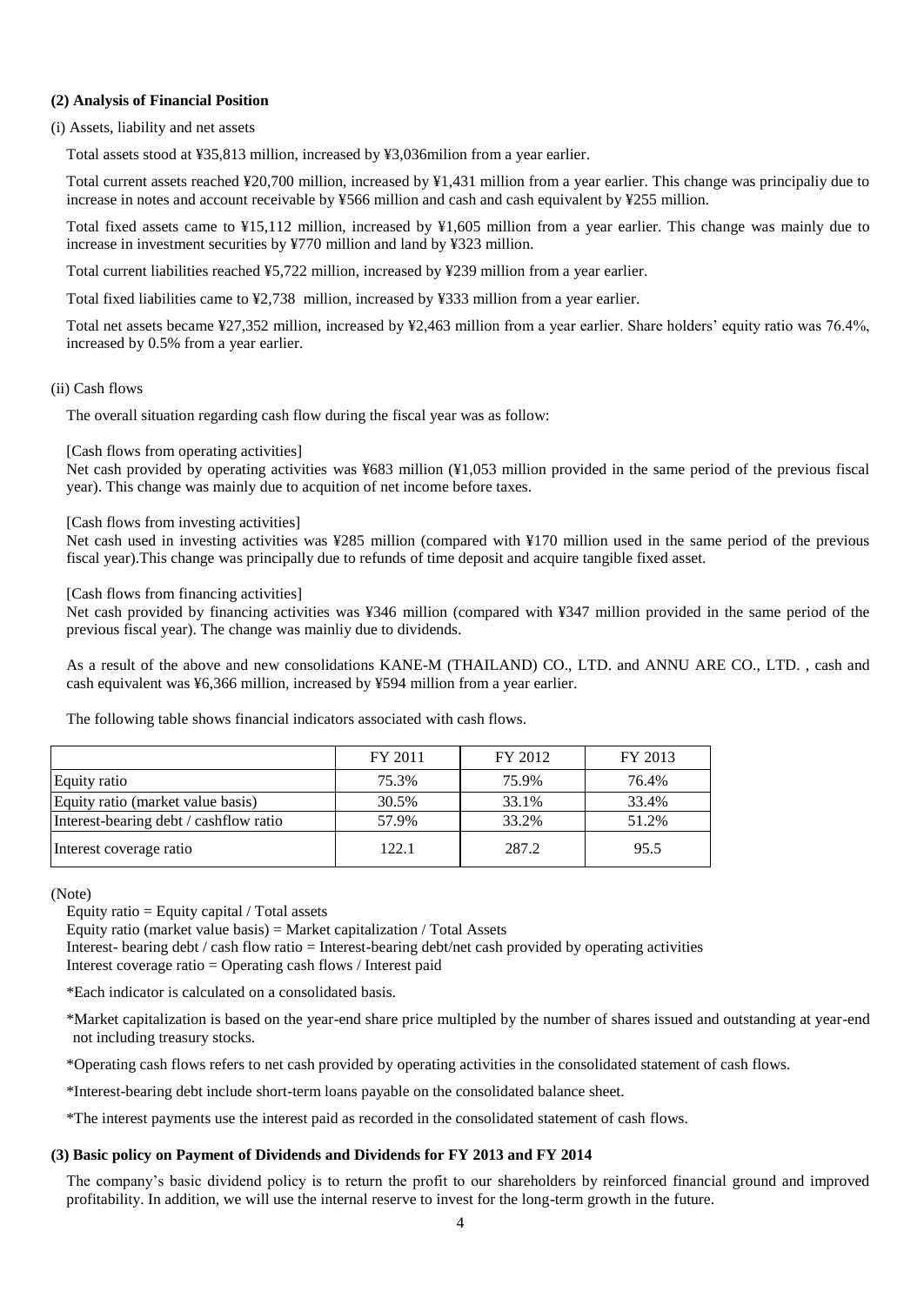Dividend was distributed in a manner that reflects the consolidated company result and financial standing.

- ・Continuous dividends payment
- ・Maintain DOE 1%
- ・Basic policy of dividend payout ratio by 30%

During this fiscal year, we scheduled to propose the general meeting of shareholders to payout ¥11 per share as dividend of yearended. As a result, dividends for the subject fiscal year amount to ¥20 per share including the interim dividends of ¥9 per share.

The annual dividend for nexr fiscal year is planned ¥24 per share, consisting of an interim dividend of ¥12 per share and a yearend dividend of ¥12 per share.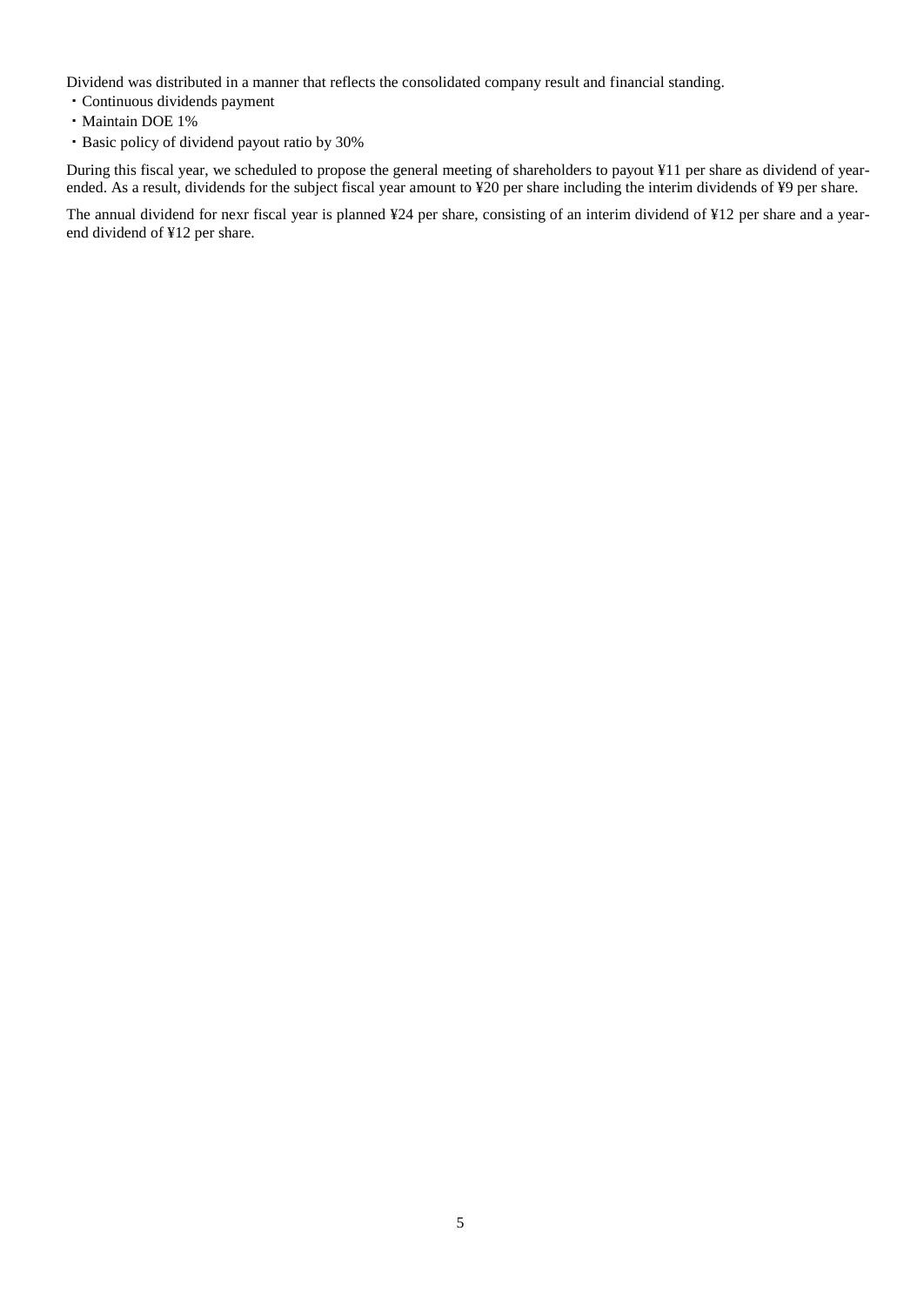## <span id="page-7-0"></span>**2. Organization of the group**

Our group consists of the parent company, 17 subsidiaries and 1 affiliate company. The group's main business is sales and manufacture of materials for daily-life: including apparel materials, parts for automotive, life style goods, and rental and cleaning of kitchen appliances etc.

◎:Consolidated subsidiaries: 13 companies ○:Non-consolidated subsidiaries: 4 companies □:Affiliates: 1 company

- ◎ MORITO INDUSTRIAL CO., (H.K.) LTD. : Selling of apparel and consumer products
- ◎ MORITO INDUTRIAL CO., (SHENZHEN) LTD. : Subsidiaries of Morito Industrial Co., (H.K.) Ltd. (100% owned) Manufacturing of component of apparel and consumer products
- ◎ MORITO (SHENZHEN) CO., LTD. : Subsidiaries of Morito Industrial Co., (H.K.) Ltd.(100% owned) Manufacturing of component of apparel and consumer products
- ◎ TAIWAN MORITO CO., LTD. : Selling and manufacturing of component of apparel and consumer products.
- ◎ KANE-M SHANGHAI CO., LTD. : Selling and manufacturing of component of apparel and consumer products.
- ◎ KANE-M INC. : Selling of component of apparel and consumer products.
- ◎ MORITO (EUROPE) B.V. : Selling of component of apparel and consumer products.
- ◎ KANE-M DANANG CO., LTD : Selling and manufacturing of component of apparel and consumer products, operation of rental factories.
- ◎ MORITO VIETNAM CO., LTD. : Subsidiaries of KANE-M DANANG CO., LTD (100% owned) Manufacturing and assembling of component of apparel and consumer products.
- ◎ KANE-M (THAILAND) CO., LTD. : Selling of component of electronic and automobile.
- MORITO ISHIHARA AUTO PARTS (SHENZHEN) CO., LTD: Manufacturing and assembling of automotive equipments
- ◎ ACE INDUSTRIAL MACHINERY CO., LTD. : Rental service, selling and cleaning of kitchen appliance
- IAKK SERVICE CO., LTD. : Subsidiaries of ACE SERVICE CO., LTD. (95%). Cleaning and construction of kitchen exhaust system.
- ◎ COLOR FASTENER INDUSTRIAL CO., LTD. : Selling and manufacturing of consumer products.
- ◎ THREE RUNNERS CO., LTD. : Selling and manufacturing of sports supporter.
- TRINTO CO., LTD. : Manufacturing of consumer products.
- ◎ANNU ARE CO., LTD. : Selling and manufacturing of bag and accessories.
- □ Kuraray Fastening Co., Ltd. : Selling and manufacturing of hook and loop fastener.

#### (Note 1)

We established MORITO (SHENZHEN) CO., LTD. because of expiration of the proceeding license for SHENZHEN factory belongs to MORITO INDUSTRIAL CO., (H.K.) LTD.

#### (Note 2)

KANE-M (THAILAND) CO., LTD and ANNU ARE CO., LTD. was included in the scope of consolidation for this consolidated fiscal year as its importance has increased.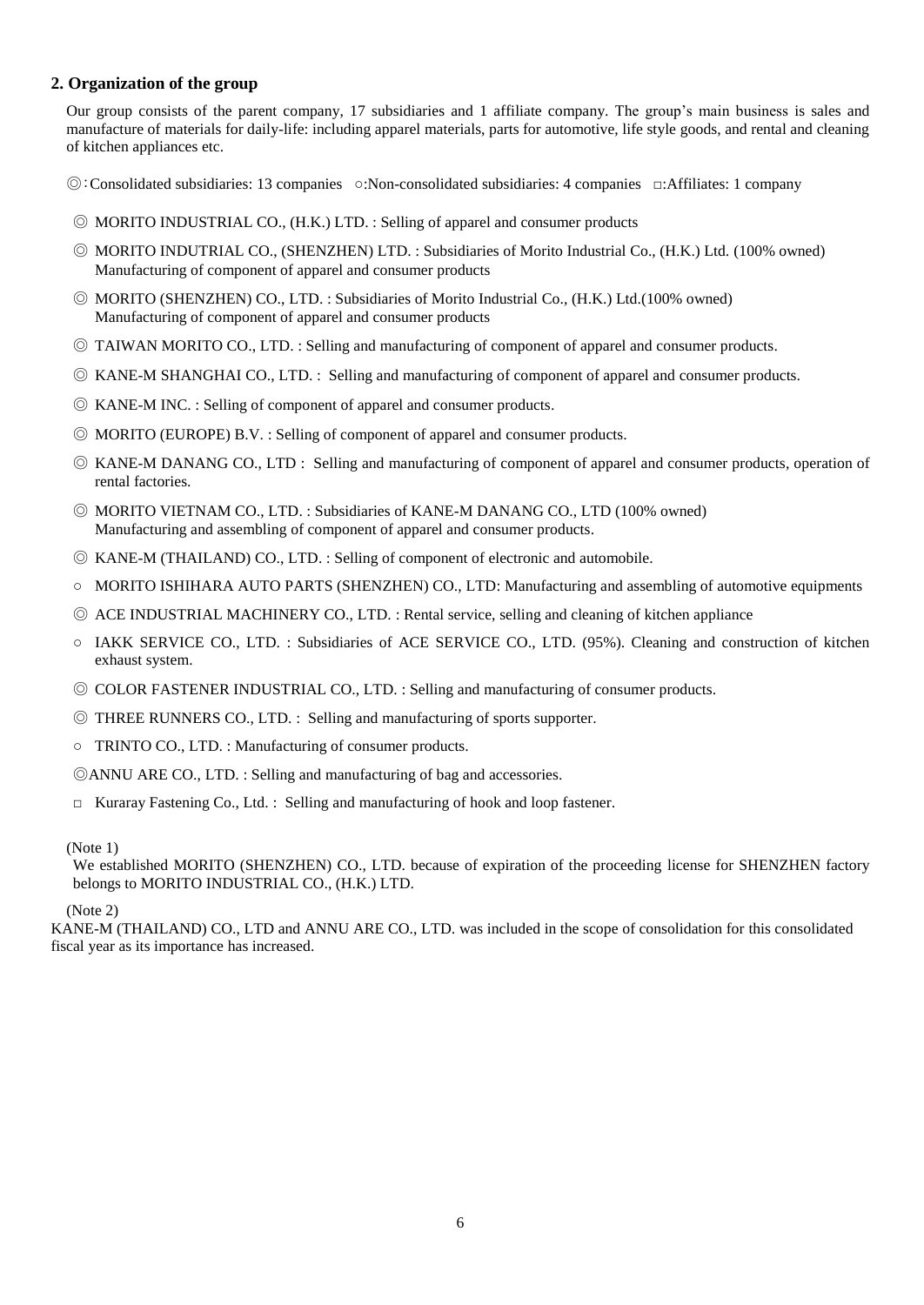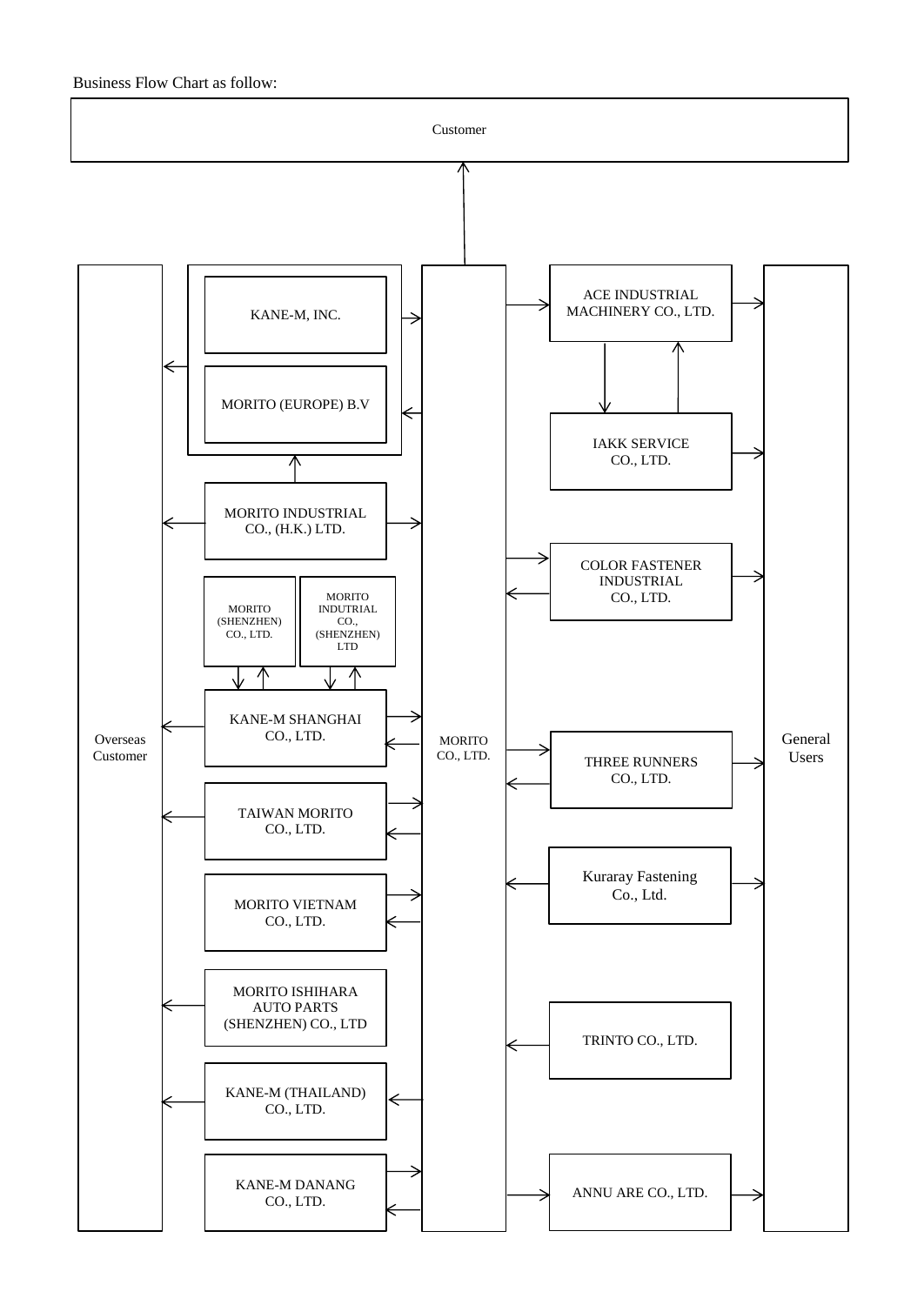## <span id="page-9-0"></span>**3. Management Policy**

## <span id="page-9-1"></span>**(1) Basic Management Policy**

We manage business under the corporate principle of 'DESIGN YOUR BRIGHT FUTURE WITH OUR VARIOUS PARTS'. Basic management policy as below:

- 1. Expansion of growth business
- 2. Aggressive new investment and M&A
- 3. Globalization of indirect departments
- 4. Global human resources and diversity

## <span id="page-9-2"></span>**(2) Target Indicators**

We are in the middle of mid-term management plan from FY2011 to FY2015 'Transforming ourselves into a company with global growth'. Our goal to be achieved at the FY 2015 is as below:

| Consolidated sales:           | 40 billion yen |
|-------------------------------|----------------|
| Consolidated operating sales: | 2 billion yen  |
| <b>Consolidated ROE:</b>      | .5%            |

#### <span id="page-9-3"></span>**(3) Medium and Long-Term Management Strategy**

Our medium and long-term management strategy is as below:

- 1. Enhance revenue base through investments in new businesses and mergers and acquisitions.
- 2. Develop a global sales network.
- 3. Stimulate Investor Relations and Public Relations to create fair share value.
- 4. Enhance technology exchange and the development of new materials with KURARAY Group.
- 5. Recruit and train global human resources, and global exchange of human resources.
- 6. Adopt a new enterprise resource planning ("ERP") and prepare for IFRS.
- 7. Globalize core departments.
- 8. Improve financial control and asset management, tighten cash flow management.

#### <span id="page-9-4"></span>**(4) Issues to be Addressed**

To achieve the goal, the Morito group will work to transform the revenue source structure with expanding the sales channel and continue stable and efficient production. In addition, we will seek to expand our business and improvement of enterprise value by new investment and M&A. To support these activities, we maintain and enhance an internal audit system, such as adoption of a new ERP, recruitment and training of global human resources, and development of strategic HR management.

Furthermore our group is enhancing cash management efficiency by introducing of global cash management system and improving assets management. We also proceed aggressive IR and PR activities for improvement of enterprise value, and aim to stabilize of fair share prices and stable dividend payments.

## <span id="page-9-5"></span>**(5) Other Material Matters**

Not applicable.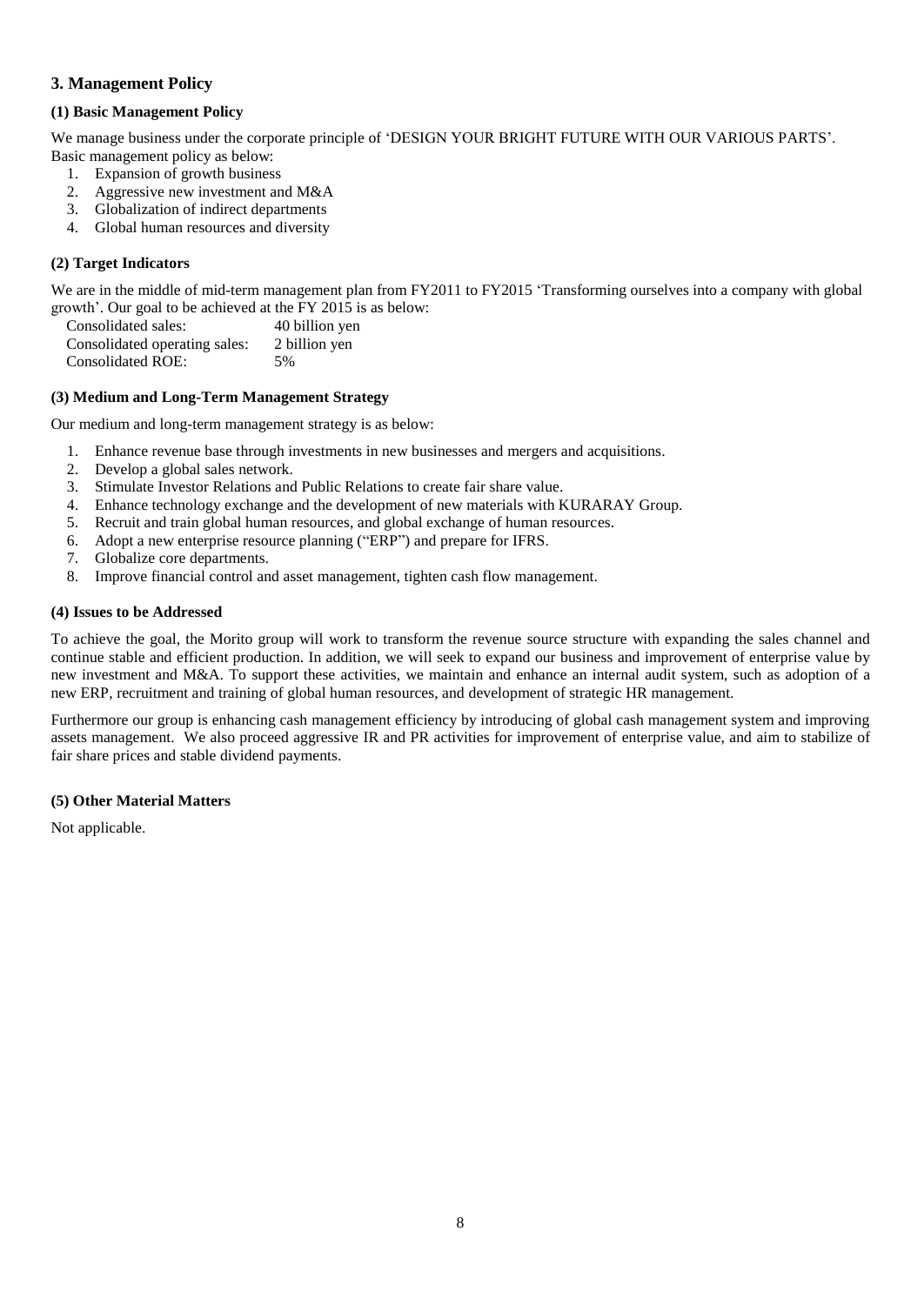# <span id="page-10-0"></span>**4. Consolidated Financial Statements**

## <span id="page-10-1"></span>**(1) Consolidated Balance Sheets**

|                                           | FY 2012<br>(As of November 30,2012) | FY 2013<br>(As of November 30, 2013) |
|-------------------------------------------|-------------------------------------|--------------------------------------|
|                                           | Thousands of yen                    | Thousands of yen                     |
| <b>Assets</b>                             |                                     |                                      |
| <b>Current assets</b>                     |                                     |                                      |
| Cash and deposits                         | 6,566,776                           | 6,822,058                            |
| Notes and accounts receivable             | 8,879,237                           | 9,445,261                            |
| Commercial goods and finished goods       | 2,980,284                           | 3,219,514                            |
| Work in process                           | 39,806                              | 38,250                               |
| Raw materials and supplies                | 133,300                             | 204,859                              |
| Deferred tax assets                       | 192,071                             | 165,313                              |
| Other current assets                      | 517,381                             | 833,415                              |
| Allowance for doubtful accounts           | $-39,014$                           | $-27,761$                            |
| <b>Total current assets</b>               | 19,269,844                          | 20,700,912                           |
| <b>Fixed assets</b>                       |                                     |                                      |
| <b>Tangible fixed assets</b>              |                                     |                                      |
| Building and structures                   | 5,403,960                           | 5,463,952                            |
| Accumulated depreciation                  | $-3,556,679$                        | $-3,524,941$                         |
| Building and structures, net              | 1,847,281                           | 1,939,011                            |
| Machinery and delivery equipment          | 1,303,220                           | 1,116,235                            |
| Accumulated depreciation                  | $-1,008,787$                        | $-713,448$                           |
| Machinery and delivery equipment, net     | 294,432                             | 402,787                              |
| Tools, furnitures and fixtures            | 2,101,048                           | 2,149,463                            |
| Accumulated depreciation                  | $-1,848,545$                        | $-1,882,504$                         |
| Tools, furnitures and fixtures, net       | 252,503                             | 266,958                              |
| Land                                      | 5,973,590                           | 6,297,541                            |
| Lease assets                              | 125,209                             | 126,138                              |
| Accumulated depreciation                  | $-36,716$                           | $-61,783$                            |
| Lease assets, net                         | 88,493                              | 64,355                               |
| Construction-in-process-in-process        |                                     | 229,501                              |
| <b>Total tangible fixed assets</b>        | 8,456,300                           | 9,200,154                            |
| <b>Intangible fixed assets</b>            |                                     |                                      |
| Lease assetes                             | 207,606                             | 300,637                              |
| Other Intangible fixed assets             | 77,330                              | 82,826                               |
| <b>Total intangible fixed assets</b>      | 284,937                             | 383,464                              |
| <b>Investments and other fixed assets</b> |                                     |                                      |
| Investment securities                     | 3,787,721                           | 4,558,238                            |
| Long-term loans                           | 267,202                             | 267,531                              |
| Deferred tax                              | 54,497                              | 51,158                               |
| Other fixed assets                        | 783,667                             | 746,080                              |
| Allowance for doubtful account            | $-126,779$                          | $-94,012$                            |
| Total investments and other fixed assets  | 4,766,309                           | 5,528,997                            |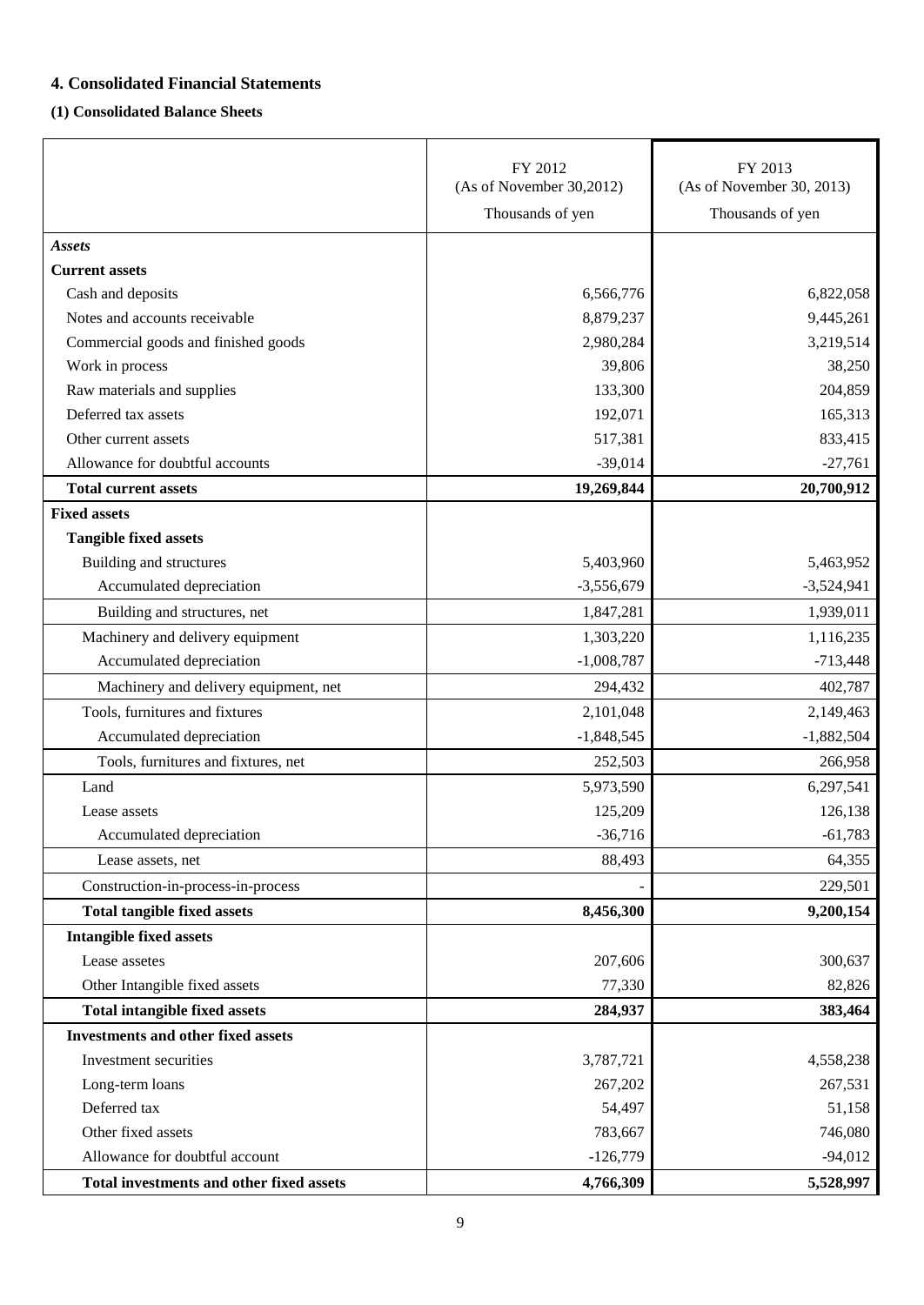| <b>Total fixed assets</b>                             | 13,507,547   | 15,112,616 |
|-------------------------------------------------------|--------------|------------|
| <b>Total assets</b>                                   | 32,777,391   | 35,813,528 |
| <b>Liabilities</b>                                    |              |            |
| <b>Current liabilities</b>                            |              |            |
| Notes and accounts payable                            | 3,548,364    | 3,801,196  |
| Short-term loans payable                              | 350,000      | 350,000    |
| Accrued tax payable                                   | 356,810      | 341,592    |
| Reserve for bonuses                                   | 107,103      | 111,523    |
| Reserve for director's bonuses                        | 30,400       | 29,200     |
| Other current liabilities                             | 1,091,116    | 1,089,393  |
| Total current liabilities                             | 5,483,795    | 5,722,906  |
| <b>Fixed liabilities</b>                              |              |            |
| Deferred tax                                          | 299,985      | 623,891    |
| Deferred tax assets for revaluation                   | 875,791      | 875,791    |
| Provision for retirement benefits                     | 784,458      | 753,817    |
| Provision for director's retirement benefit           | 157,687      | 179,887    |
| Other fixed liabilities                               | 286,608      | 304,649    |
| Total fixed liabilities                               | 2,404,531    | 2,738,038  |
| <b>Total liabilities</b>                              | 7,888,327    | 8,460,945  |
| <b>Net Assets</b>                                     |              |            |
| <b>Shareholders' equity</b>                           |              |            |
| Capital                                               | 3,532,492    | 3,532,492  |
| Capital surplus                                       | 3,386,004    | 3,386,099  |
| Retained earnings                                     | 19,683,405   | 20,559,086 |
| Treasury stock                                        | $-672,472$   | $-671,920$ |
| Total shareholders' equity                            | 25,929,429   | 26,805,757 |
| Other comprehensive income                            |              |            |
| Valuation difference on available-for-sale securities | 624,833      | 1,250,653  |
| Difference in revaluation of land                     | $-714,198$   | $-714,198$ |
| Foreign currency translation adjustment               | -950,999     | 10,371     |
| Total other comprehensive income                      | $-1,040,365$ | 546,826    |
| <b>Minority interests</b>                             |              |            |
| <b>Total net assets</b>                               | 24,889,064   | 27,352,583 |
| <b>Total liabilities and net assets</b>               | 32,777,391   | 35,813,528 |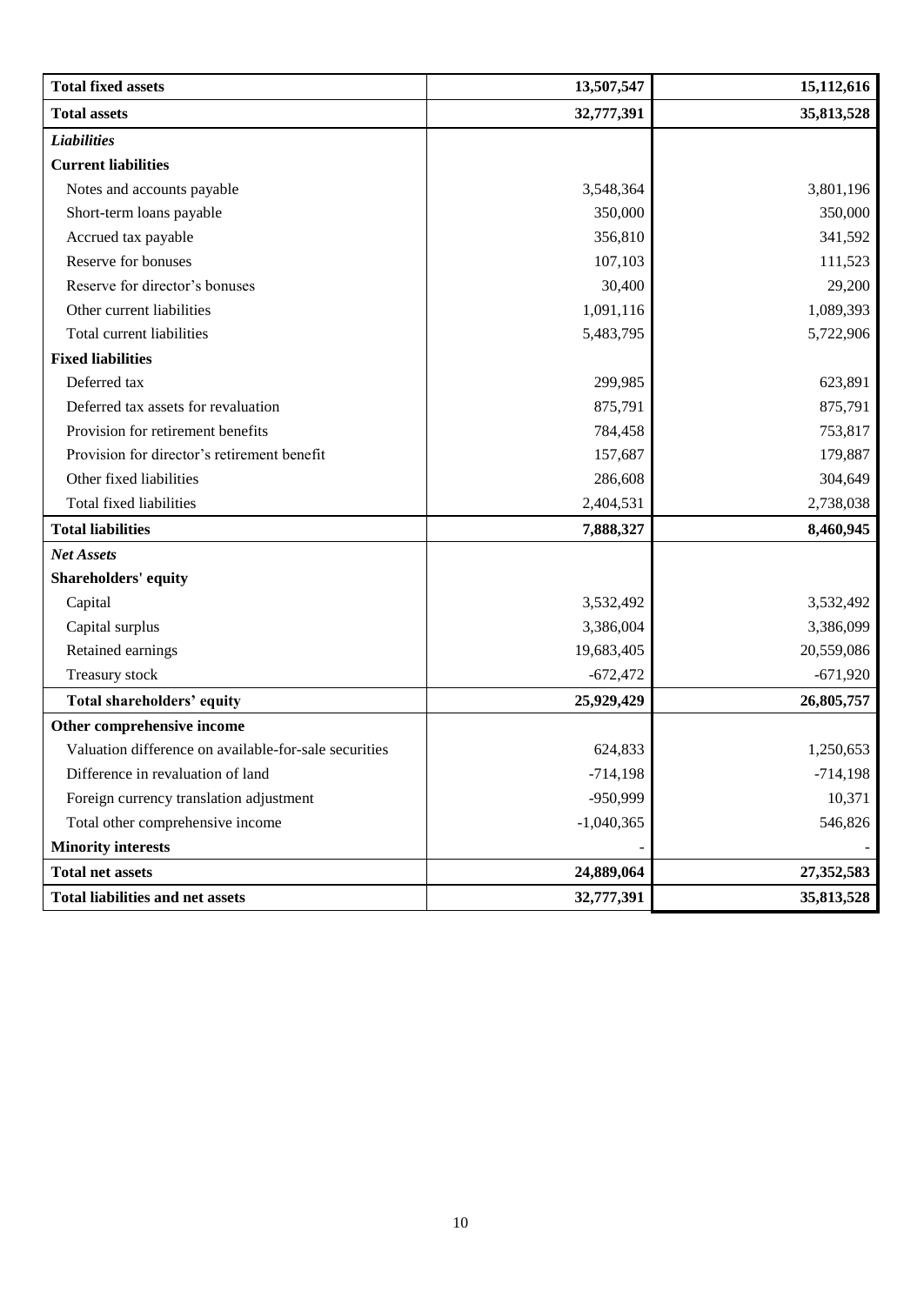# <span id="page-12-0"></span>**(2) Consolidated Statements of Income and Consolidated Statements of Comprehensive Income**

## **Consolidated statements of income**

|                                                   | FY 2012<br>(December 1, 2011 through<br>November 30, 2012) | FY 2013<br>(December 1, 2012 through<br>November 30, 2013) |
|---------------------------------------------------|------------------------------------------------------------|------------------------------------------------------------|
|                                                   | Thousands of yen                                           | Thousands of yen                                           |
| Net sales                                         | 31,521,553                                                 | 33,145,597                                                 |
| <b>Cost of sales</b>                              | 23,393,374                                                 | 24,655,946                                                 |
| <b>Gross profit</b>                               | 8,128,179                                                  | 8,489,651                                                  |
| Selling, general and administrative expenses      |                                                            |                                                            |
| Salary                                            | 2,186,325                                                  | 2,349,417                                                  |
| <b>Bonus</b>                                      | 571,066                                                    | 557,287                                                    |
| Welfare expense                                   | 513,460                                                    | 564,076                                                    |
| Provision of retirement benefits                  | 98,379                                                     | 64,152                                                     |
| Provision of officer's bonus                      | 30,050                                                     | 29,200                                                     |
| Provision for directors' retirement benefits      | 23,720                                                     | 22,200                                                     |
| Postage                                           | 96,752                                                     | 122,405                                                    |
| Freightage and packing expense                    | 933,389                                                    | 968,146                                                    |
| Provision of allowance for doubtful account       | 35,886                                                     | $-11,102$                                                  |
| Commission paid                                   | 321,440                                                    | 404,620                                                    |
| Rental expense                                    | 328,068                                                    | 351,080                                                    |
| Depreciation                                      | 254,254                                                    | 255,851                                                    |
| Other selling, general and administrative expense | 1,345,930                                                  | 1,421,544                                                  |
| Total selling, general and administrative expense | 6,738,725                                                  | 7,098,879                                                  |
| <b>Operating Income</b>                           | 1,389,454                                                  | 1,390,772                                                  |
| Non-operating income                              |                                                            |                                                            |
| Interest received                                 | 27,232                                                     | 27,291                                                     |
| Dividends received                                | 84,490                                                     | 90,267                                                     |
| Rent on real estate                               | 77,716                                                     | 85,460                                                     |
| Foreign exchange gains                            | 8,657                                                      | 258,694                                                    |
| Commission received                               | 6,258                                                      | 2,881                                                      |
| Others                                            | 37,475                                                     | 54,838                                                     |
| <b>Total non-operating income</b>                 | 241,831                                                    | 519,434                                                    |
| Non-operating expenses                            |                                                            |                                                            |
| Interest paid                                     | 3,701                                                      | 4,615                                                      |
| Cash discount on sales                            | 106,267                                                    | 104,450                                                    |
| Depreciation expense of assets lent               | 16,364                                                     | 14,223                                                     |
| Equity in net loss of affiliates                  | 53,367                                                     | 16,479                                                     |
| Others non-operating expense                      | 46,286                                                     | 71,259                                                     |
| <b>Total non-operating expense</b>                | 225,986                                                    | 211,028                                                    |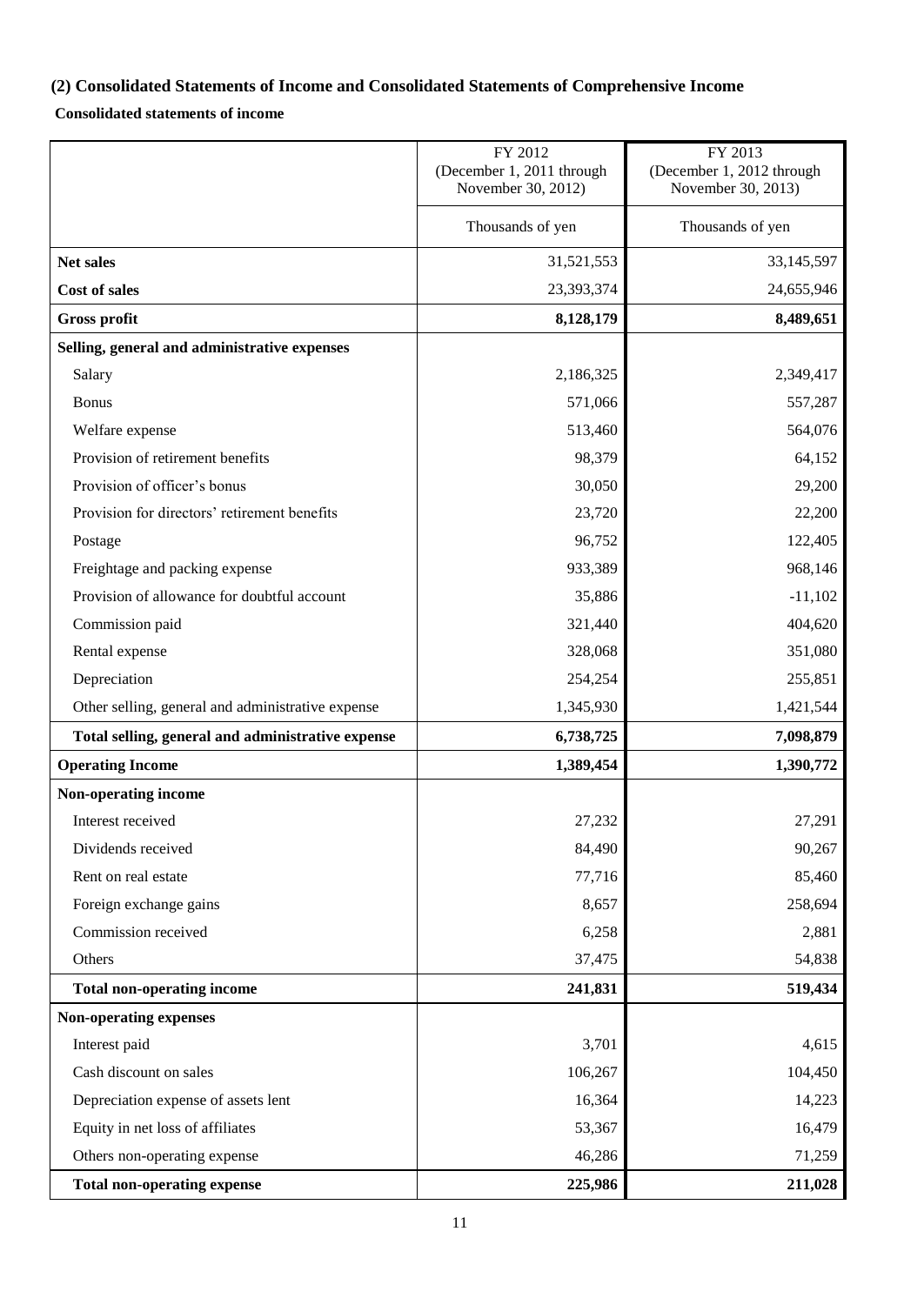| <b>Ordinary Income</b>                                                                                                | 1,405,298 | 1,699,177 |
|-----------------------------------------------------------------------------------------------------------------------|-----------|-----------|
| <b>Extra ordinary income</b>                                                                                          |           |           |
| Gains on sales of fixed assets                                                                                        | 198,967   | 1,026     |
| Gains on sales of securities                                                                                          |           | 46,050    |
| Gain on negative goodwill                                                                                             | 21,233    |           |
| <b>Total Extra Ordinary Income</b>                                                                                    | 220,201   | 47,077    |
| <b>Extra ordinary expenses</b>                                                                                        |           |           |
| Losses on retirement of fixed assets                                                                                  | 9,293     | 11,972    |
| Losses on sales of fixed assets                                                                                       | 4,958     |           |
| Losses on sales of investments in securities                                                                          | 1,800     |           |
| Losses on revaluation of investments in securities                                                                    | 17,129    |           |
| Losses on revaluation of golf club membership                                                                         |           | 1,235     |
| <b>Impairment</b> loss                                                                                                | 95,715    |           |
| Reversal of foreign currency translation adjustment for<br>reducing the capital of controlled foreign subsidiaries    | 139,455   |           |
| Reversal of foreign currency translation adjustment for<br>liquidation the capital of controlled foreign subsidiaries | 33,491    |           |
| <b>Total extra ordinary loss</b>                                                                                      | 301,844   | 13,207    |
| Net income before taxes and other adjustment                                                                          | 1,323,655 | 1,733,047 |
| Corporate, inhabitant and business taxes                                                                              | 591,167   | 609,304   |
| Adjustments to corporate and other taxes                                                                              | $-58,078$ | 41,765    |
| <b>Total income taxes</b>                                                                                             | 533,089   | 651,070   |
| Income before minority interest                                                                                       | 790,565   | 1,081,976 |
| Minority interest                                                                                                     | 2,632     |           |
| Net income                                                                                                            | 787,932   | 1,081,976 |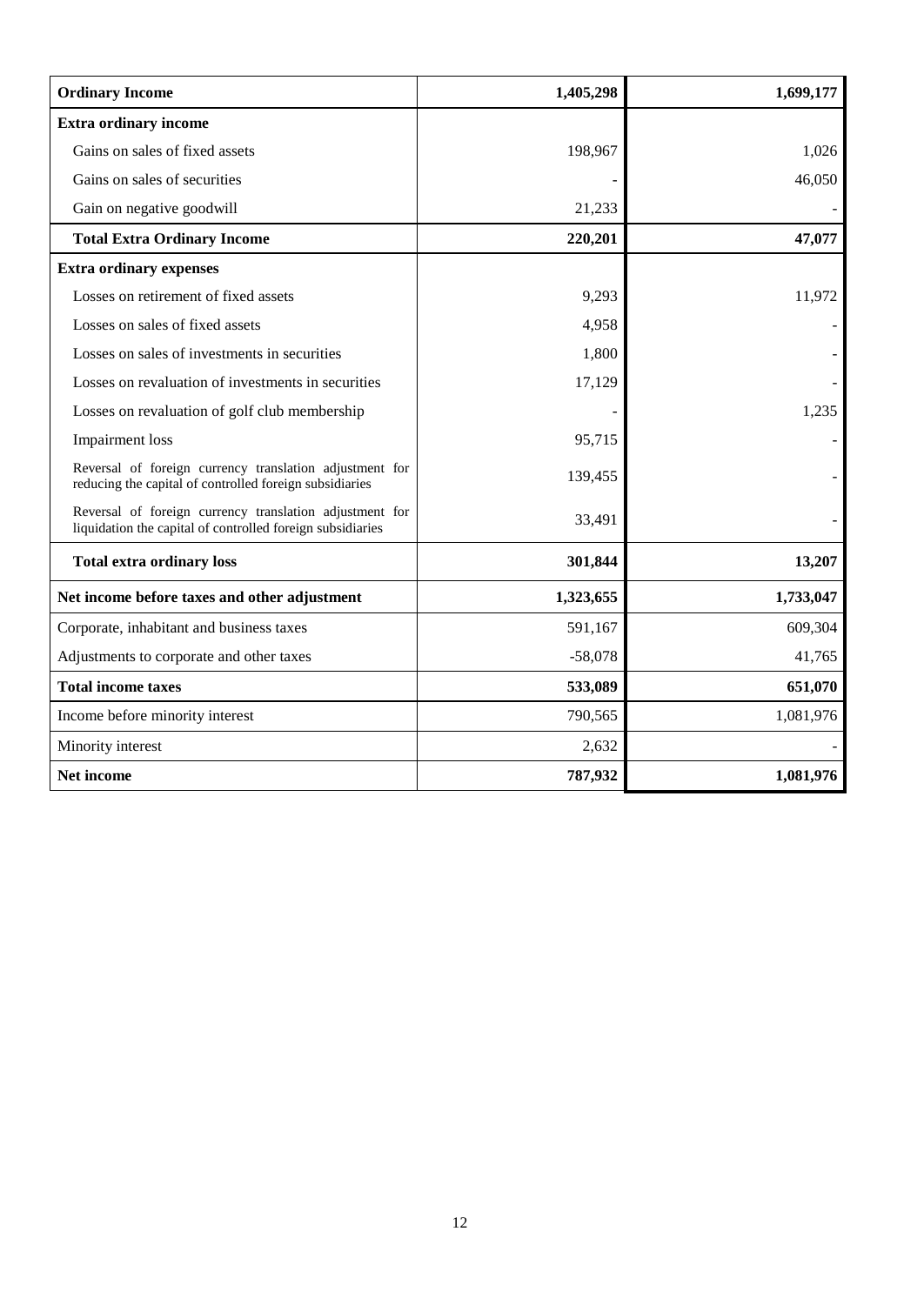## **Consolidated statements of comprehensive income**

|                                                                   | FY 2012                   | FY 2013                   |
|-------------------------------------------------------------------|---------------------------|---------------------------|
|                                                                   | (December 1, 2011 through | (December 1, 2012 through |
|                                                                   | November 30, 2012)        | November 30, 2013)        |
|                                                                   | Thousands of yen          | Thousands of yen          |
| Income before minority interests                                  | 790,565                   | 1,081,976                 |
| Other comprehensive income                                        |                           |                           |
| Unrealized gain(loss) on available-for-sale securities            | 278,699                   | 625,820                   |
| Land revaluation difference                                       | 123,004                   |                           |
| Foreign currency translation adjustment                           | 186,939                   | 961,371                   |
| Other comprehensive income                                        | 588,643                   | 1,587,192                 |
| <b>Comprehensive income</b>                                       | 1,379,208                 | 2,669,168                 |
| (Breakdown)                                                       |                           |                           |
| Comprehensive income attribute to the parent                      | 1,376,568                 | 2,669,168                 |
| Comprehensive income attribute to the<br>minority<br>shareholders | 2,639                     |                           |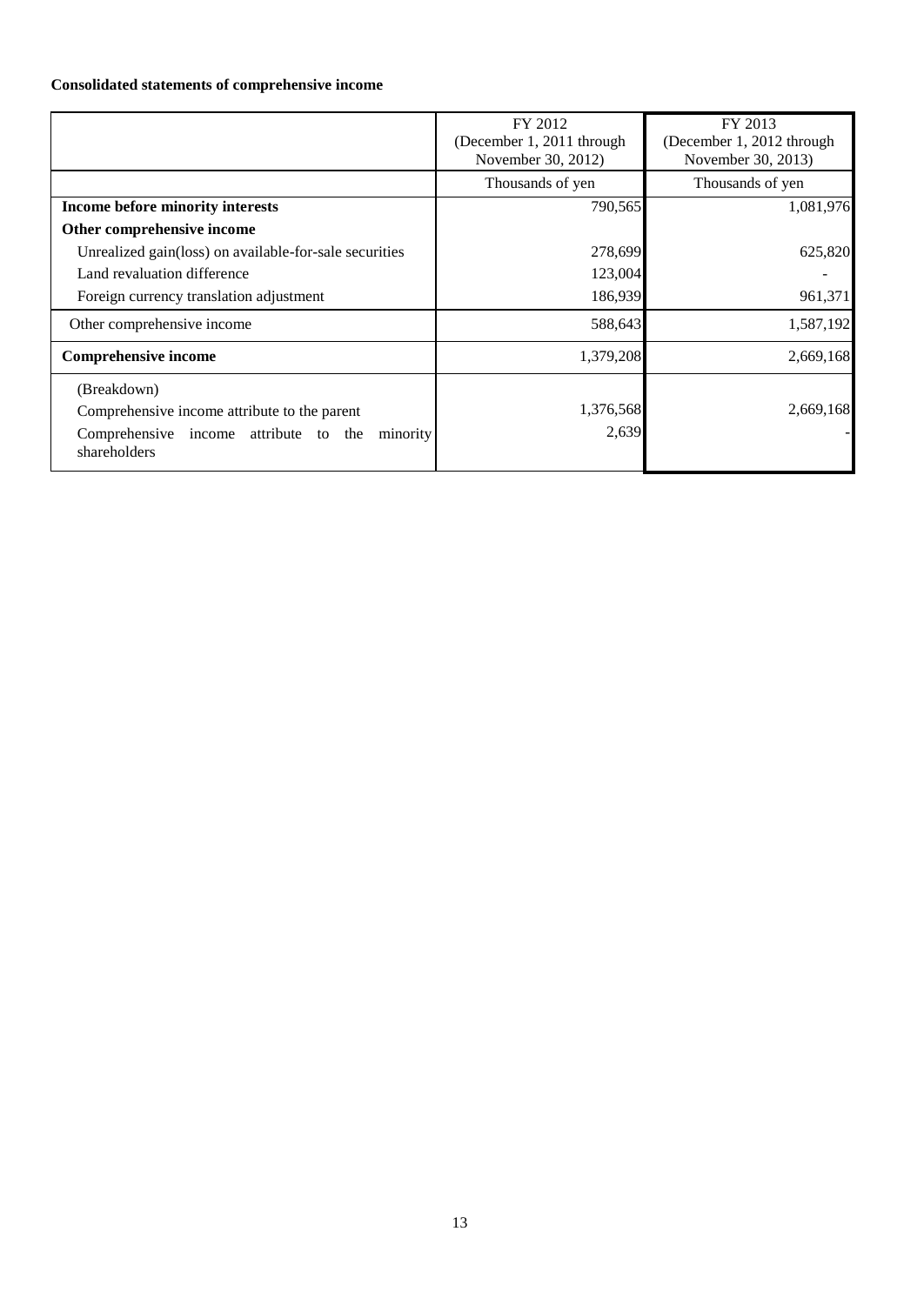# <span id="page-15-0"></span>**(3) Consolidated Statements of Changes in Shareholders' Equity**

|                                            | FY 2012<br>(As of November 30,2012) | FY 2013<br>(As of November 30, 2013) |
|--------------------------------------------|-------------------------------------|--------------------------------------|
|                                            | Thousands of yen                    | Thousands of yen                     |
| <b>Shareholders' Equity</b>                |                                     |                                      |
| Capital stock                              |                                     |                                      |
| Balance at the beginning of current period | 3,532,492                           | 3,532,492                            |
| Change of items during the period          |                                     |                                      |
| Total changes of items during the period   |                                     |                                      |
| Balance at the end of current period       | 3,532,492                           | 3,532,492                            |
| Capital surplus                            |                                     |                                      |
| Balance at the beginning of current period | 3,386,004                           | 3,386,004                            |
| Change of items during the period          |                                     |                                      |
| Disposal of treasury stock                 |                                     | 95                                   |
| Total changes of items during the period   |                                     | 95                                   |
| Balance at the end of current period       | 3,386,004                           | 3,386,099                            |
| Retained earnings                          |                                     |                                      |
| Balance at the beginning of current period | 19,150,276                          | 19,683,405                           |
| Change of items during the period          |                                     |                                      |
| Dividends from surplus                     | $-240,183$                          | $-255,275$                           |
| Net income                                 | 787,932                             | 1,081,976                            |
| Reversal of revaluation reserve for land   | 31,651                              |                                      |
| Changes for new consolidation              | $-46,720$                           | 48,980                               |
| Total changes of items during the period   | 533,129                             | 875,681                              |
| Balance at the end of current period       | 19,683,405                          | 20,559,086                           |
| Treasury stock                             |                                     |                                      |
| Balance at the beginning of current period | $-622,645$                          | $-672,472$                           |
| Change of items during the period          |                                     |                                      |
| Purchase of treasury stock                 | $-49,826$                           | $-614$                               |
| Disposal of treasury stock                 |                                     | 1,165                                |
| Total changes of items during the period   | $-49,826$                           | 551                                  |
| Balance at the end of current period       | $-672,472$                          | $-671,920$                           |
| Total shareholders' equity                 |                                     |                                      |
| Balance at the beginning of current period | 25,446,126                          | 25,929,429                           |
| Change of items during the period          |                                     |                                      |
| Dividends from surplus                     | $-240,183$                          | $-255,275$                           |
| Net income                                 | 787,932                             | 1,081,976                            |
| Purchase of treasury stock                 | $-49,826$                           | $-614$                               |
| Disposal of treasury stock                 |                                     | 1,260                                |
| Reversal of revaluation reserve for land   | 31,651                              |                                      |
| Changes for new consolidation              | $-46,270$                           | 48,980                               |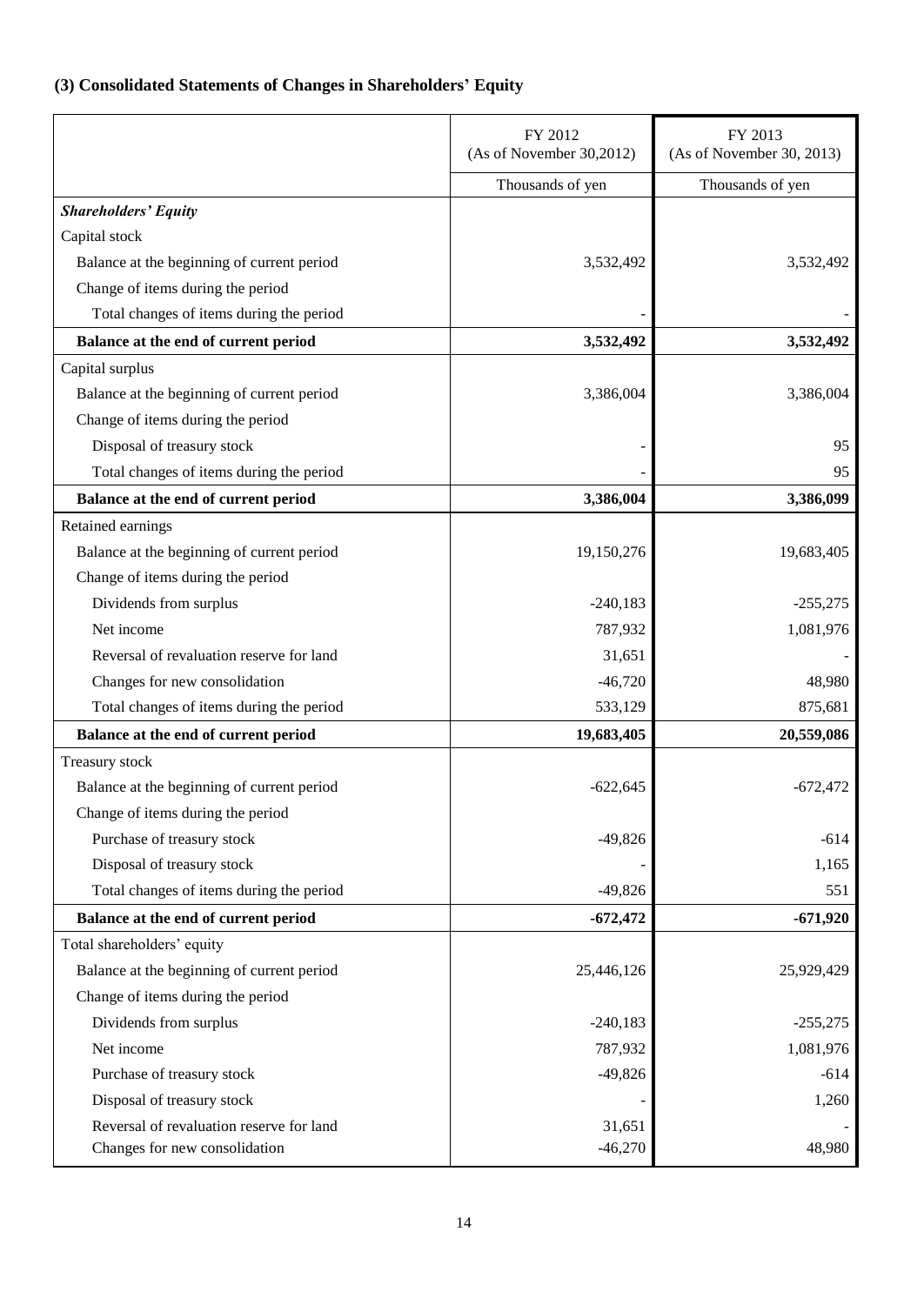| Total changes of items during the period             | 483,302      | 876,327      |
|------------------------------------------------------|--------------|--------------|
| Balance at the end of current period                 | 25,929,429   | 26,805,757   |
| Accumulated other comprehensive income               |              |              |
| Balance at the beginning of current period           | 346,140      | 624,833      |
| Change of items during the period                    |              |              |
| Net changes of items other than shareholders' equity | 278,692      | 625,820      |
| Total changes of items during the period             | 278,692      | 625,820      |
| Balance at the end of current period                 | 624,833      | 1,250,653    |
| Difference in revaluation of land                    |              |              |
| Balance at the beginning of current period           | $-805,551$   | $-714,198$   |
| Change of items during the period                    |              |              |
| Net changes of items other than shareholders' equity | 91,353       |              |
| Total changes of items during the period             | 91,353       |              |
| Balance at the end of current period                 | $-714,198$   | $-714,198$   |
| Foreign currency translation adjustment              |              |              |
| Balance at the beginning of current period           | $-1,137,939$ | -950,999     |
| Change of items during the period                    |              |              |
| Net changes of items other than shareholders' equity | 186,939      | 961,371      |
| Total changes of items during the period             | 186,939      | 961,371      |
| Balance at the end of current period                 | -950,999     | 10,371       |
| Total accumulated other comprehensive income         |              |              |
| Balance at the beginning of current period           | $-1,597,350$ | $-1,040,365$ |
| Change of items during the period                    |              |              |
| Net changes of items other than shareholders' equity | 556,985      | 1,587,192    |
| Total changes of items during the period             | 556,985      | 1,587,192    |
| Balance at the end of current period                 | $-1,040,365$ | 546,826      |
| Minority interest                                    |              |              |
| Balance at the beginning of current period           | 37,793       |              |
| Change of items during the period                    |              |              |
| Net changes of items other than shareholders' equity | $-37,793$    |              |
| Total changes of items during the period             | $-37,793$    |              |
| Balance at the end of current period                 |              |              |
| Total net assets                                     |              |              |
| Balance at the beginning of current period           | 23,886,569   | 24,889,064   |
| Change of items during the period                    |              |              |
| Dividends from surplus                               | $-240,183$   | $-255,275$   |
| Net income                                           | 787,932      | 1,081,976    |
| Purchase of treasury stock                           | $-49,826$    | $-614$       |
| Disposal of treasury stock                           |              | 1,260        |
| Reversal of revaluation reserve for land             | 31,651       |              |
| Changes for new consolidation                        | $-46,270$    | 48,980       |
| Net changes of items other than shareholders' equity | 519,191      | 1,587,192    |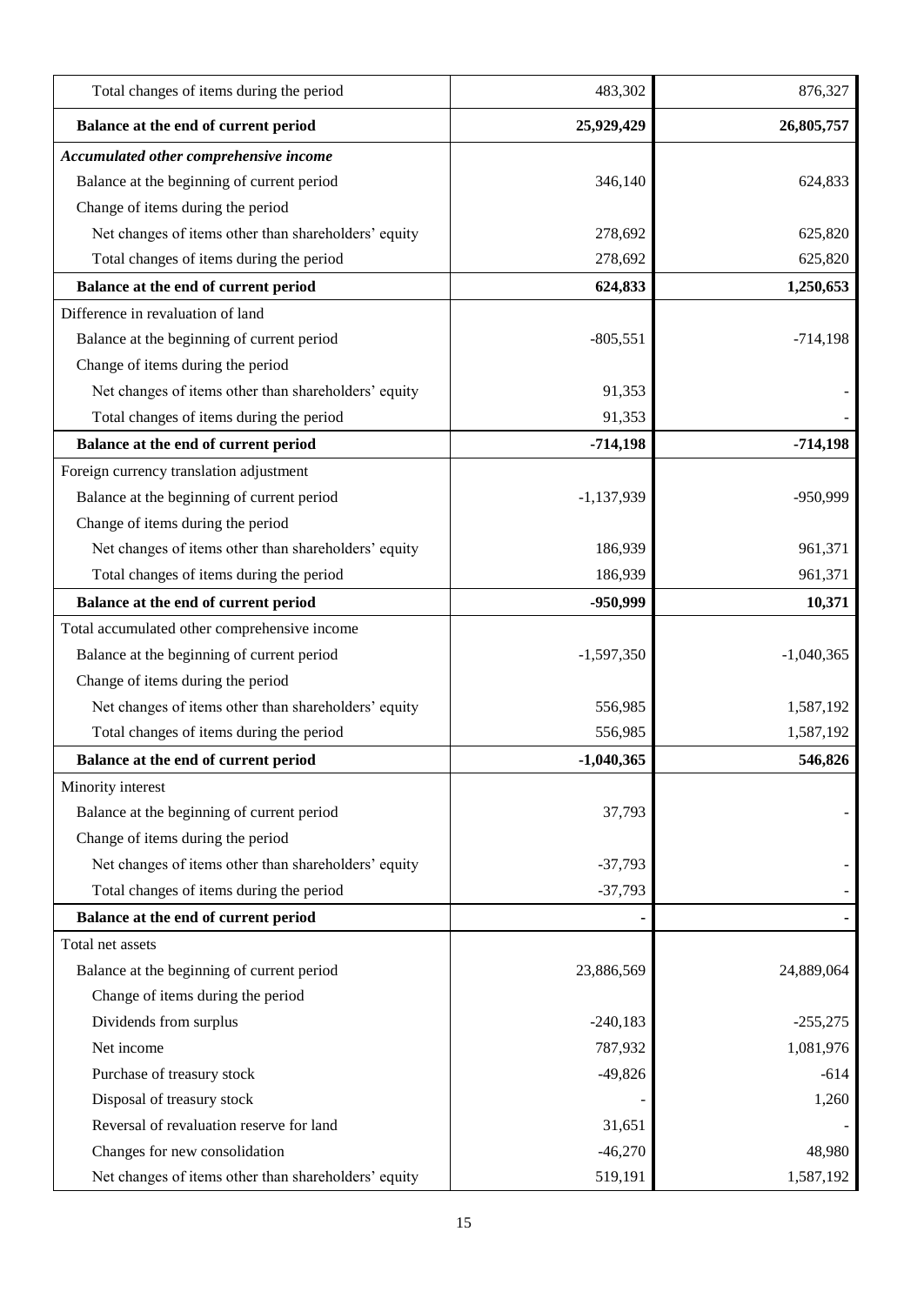| Total changes of items during the period | 1,002,494  | 2,463,519  |
|------------------------------------------|------------|------------|
| Balance at the end of current period     | 24,889,064 | 27,352,583 |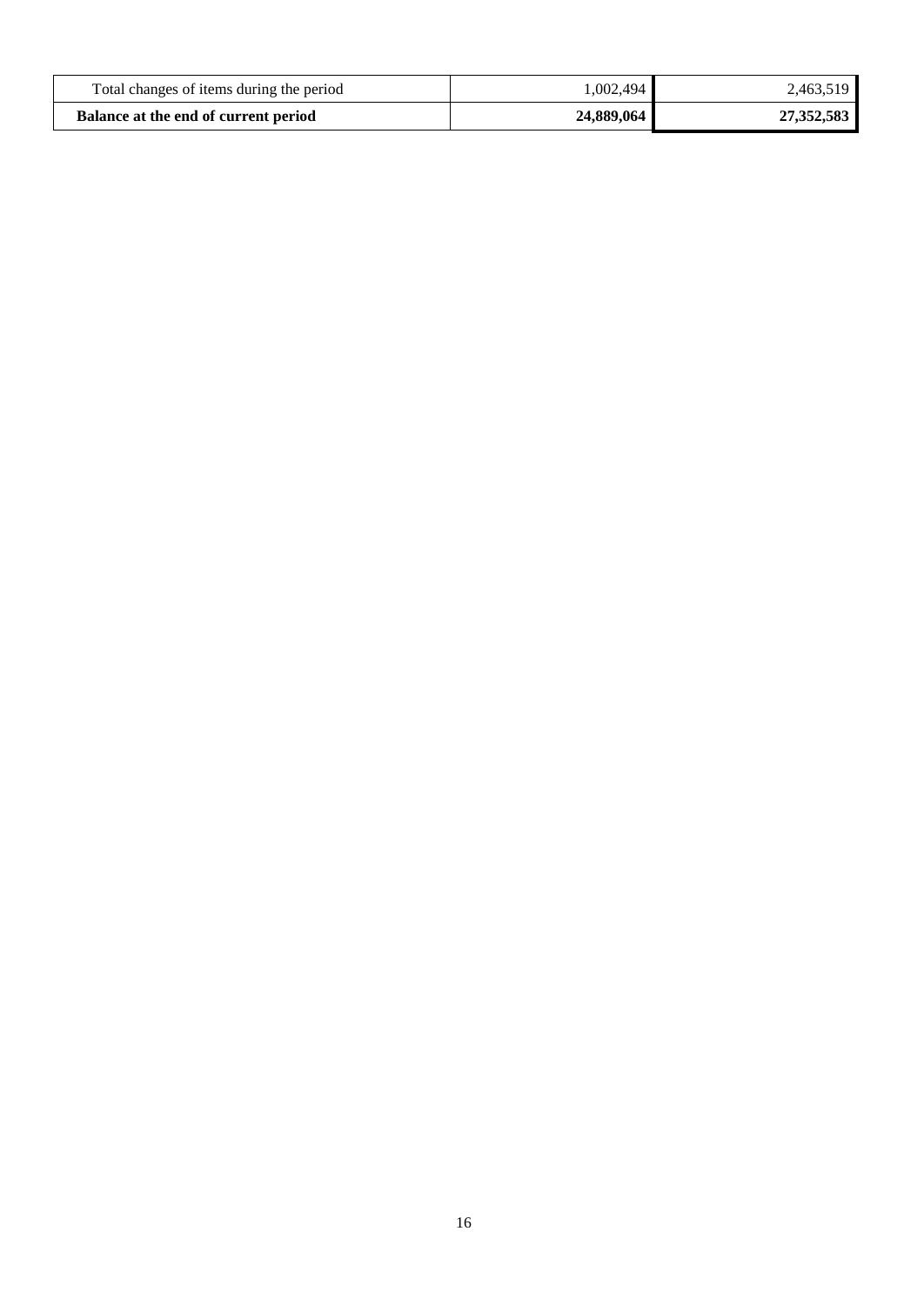# <span id="page-18-0"></span>**(4) Consolidated Statement of Cash Flows**

|                                                            | FY 2012<br>(December 1, 2011 through<br>November 30, 2012)<br>Thousands of yen | FY 2013<br>(December 1, 2012 through<br>November 30, 2013)<br>Thousands of yen |
|------------------------------------------------------------|--------------------------------------------------------------------------------|--------------------------------------------------------------------------------|
| <b>Cash flows from operating activities</b>                |                                                                                |                                                                                |
| Income (loss) before income taxes                          | 1,323,655                                                                      | 1,733,047                                                                      |
| Depreciation and amortization                              | 299,068                                                                        | 345,275                                                                        |
| Impairment loss                                            | 95,715                                                                         |                                                                                |
| Change in provision for bonus                              | 4,970                                                                          | $-10,648$                                                                      |
| Change provision for retirement benefits                   | $-7,754$                                                                       | $-30,640$                                                                      |
| Change in reverse for retirement benefits for officers     | $-2,129$                                                                       | 22,200                                                                         |
| Change in allowance for doubtful accounts                  | 16,181                                                                         | $-46,418$                                                                      |
| Interest income and dividends income                       | $-111,723$                                                                     | $-117,559$                                                                     |
| Interest paid                                              | 3,701                                                                          | 4,615                                                                          |
| Negative goodwill                                          | $-21,233$                                                                      |                                                                                |
| Equity in net income of affiliates                         | 53.367                                                                         | 16,479                                                                         |
| Gains from sale of fixed assets                            | $-194,009$                                                                     | $-1,026$                                                                       |
| Gains from sale of investment securities                   | 1,800                                                                          | $-45,975$                                                                      |
| Loss on retirement of noncurrent assets                    | 9,293                                                                          | 11,972                                                                         |
| Profit from revaluation of investment securities           | 17,129                                                                         |                                                                                |
| Loss on revaluation of golf membership                     |                                                                                | 1,235                                                                          |
| Reversal of foreign currency translation adjustment for    | 139,455                                                                        |                                                                                |
| reducing the capital of controlled foreign subsidiaries    |                                                                                |                                                                                |
| Reversal of foreign currency translation adjustment for    | 33,491                                                                         |                                                                                |
| liquidation the capital of controlled foreign subsidiaries |                                                                                |                                                                                |
| Change in notes and accounts                               | 378,035                                                                        | 36,669                                                                         |
| Change in inventory                                        | $-421,541$                                                                     | 127,874                                                                        |
| Change in account payable                                  | $-176,104$                                                                     | $-310,732$                                                                     |
| Others                                                     | $-67,433$                                                                      | $-470,993$                                                                     |
| Subtotal                                                   | 1,373,934                                                                      | 1,265,403                                                                      |
| Proceed from interest and dividends income                 | 111,427                                                                        | 117,659                                                                        |
| Payment of interest                                        | $-3,668$                                                                       | $-7,149$                                                                       |
| Payment of corporate tax                                   | $-492,282$                                                                     | $-661,273$                                                                     |
| Others                                                     | 63,997                                                                         | $-31,540$                                                                      |
| Net cash(used in)provided by operating activities          | 1,053,408                                                                      | 683,100                                                                        |
| <b>Cash flows from investing activities</b>                |                                                                                |                                                                                |
| Decrease in time deposit                                   | $-110,104$                                                                     | $-96,400$                                                                      |
| Increase in time deposit                                   |                                                                                | 638,174                                                                        |
| Purchase of investment securities                          | $-26,098$                                                                      | $-22.974$                                                                      |
| Increase of sale for investment securities                 | 1,200                                                                          | 115,620                                                                        |
| Purchase of stocks of affiliates                           | $-19,200$                                                                      | $-3,603$                                                                       |
| Purchase of tangible fixed assets                          | $-149,140$                                                                     | $-836,100$                                                                     |
| Proceeds from sale for tangible fixed assets               | 552,916                                                                        | 4,785                                                                          |
| Payments of loans receivable to affiliates                 | $-451,312$                                                                     | $-103,284$                                                                     |
| Proceeds from loans receivable                             | 57,052                                                                         | 34,404                                                                         |
| Others                                                     | $-25,642$                                                                      | $-15,892$                                                                      |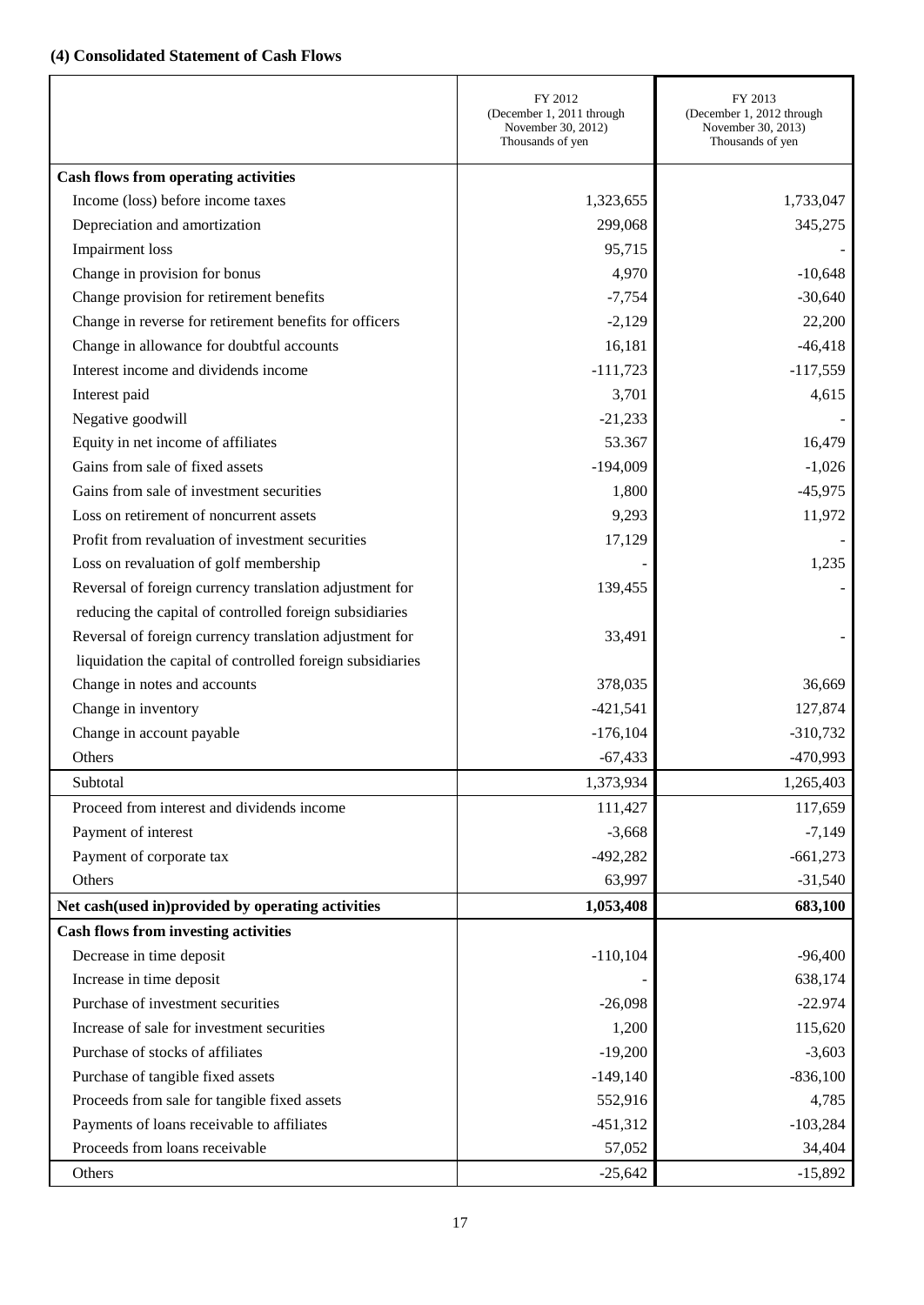| Net cash provided by (used in) investing activities   | $-170,329$ | $-285,269$ |
|-------------------------------------------------------|------------|------------|
| <b>Cash flows from financing activities</b>           |            |            |
| Repayments of lease obligations                       | $-57,091$  | $-91,749$  |
| Proceeds from sale from treasury stock                |            | 1,260      |
| Payments to acquire treasury stock                    | $-49,826$  | $-614$     |
| Payments of dividends                                 | $-240,183$ | $-255,275$ |
| Net cash used in financing activities                 | $-347,101$ | $-346,379$ |
| Effects of exchange rate on cash and cash equivalents | 29,247     | 445,498    |
| Net increase (decrease) in cash and cash equivalents  | 565,255    | 496,949    |
| Cash and cash equivalents at beginning of year        | 5,067,524  | 5,771,740  |
| Cash and cash equivalents from newly consolidation    | 138,989    | 97,673     |
| Cash and cash equivalents at fiscal year-end          | 5,771,740  | 6,366,363  |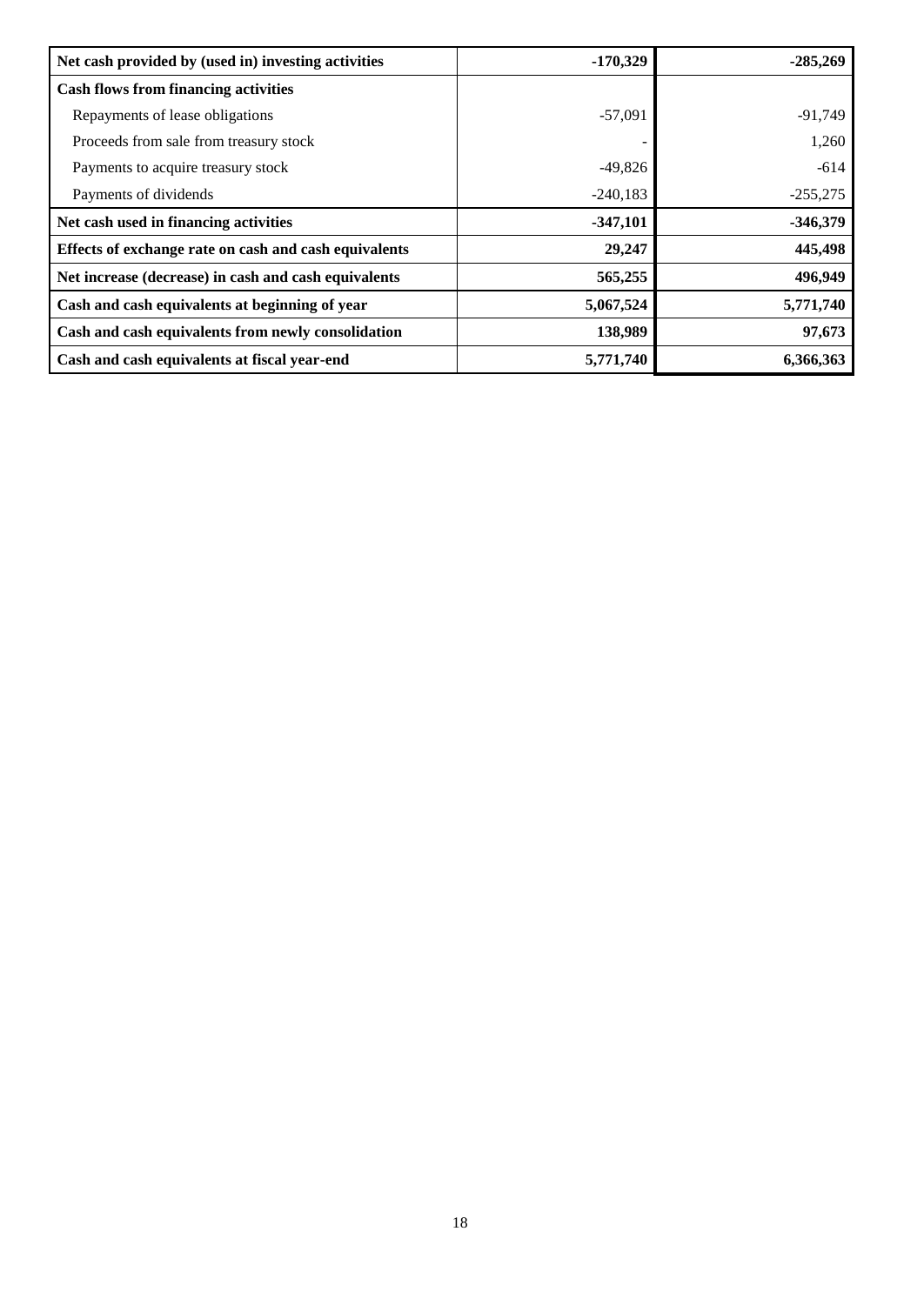#### **(5) Notes regarding Consolidated Financial Statements**

<span id="page-20-0"></span>[Notes on assumption of going concern]

Not applicable

<span id="page-20-1"></span>[Basis for preparation of consolidated financial statements]

The scope of consolidated financial reporting

The newly established MORITO (SHENZHEN) CO., LTD. have been included in scope of consolidated subsidiaries. In addition, KANE-M (THAILAND) CO., LTD and ANNU ARE CO., LTD. have been added to the scope of consolidated subsidiaries as its importance has increased.

#### <span id="page-20-2"></span>[Changes in accounting principal]

[A change in an accounting policy that is difficult to distinguish from a change in an accounting estimate]

In accordance with revisions to the Corporate Tax Law, the company and its domestic consolidated subsidiaries record depreciation of tangible fixed assets purchased on and after December 1, 2012.

This change had no impact on operating profit, recurring profit or net income before income taxes.

#### <span id="page-20-3"></span>[Additional Information]

The board resolved on the introduction of "Stock Granting Trust (J-ESOP)" at a meeting of board of directors held on March 25, 2014 to improve coeporatecorporate values and, thus, stock prices by (1) linking their benefits to the share price and financial results of Morito and (2) sharing economic benefits with stakeholders. Consequently, on April 30, Trust and Custody Service Bank, Ltd. acquires 196,000 shares of our securities.

Accounting treatment of J-ESOP, we have focused on the accounting treatment from the viewpoint of economic reality, the shares, assets, liabilities, costs, revenues, which related to the Trust Account are included on our balance sheets and statements of income.

As of the end of the fiscal year, the ESOP trust account held 196,000 shares of treasury stock.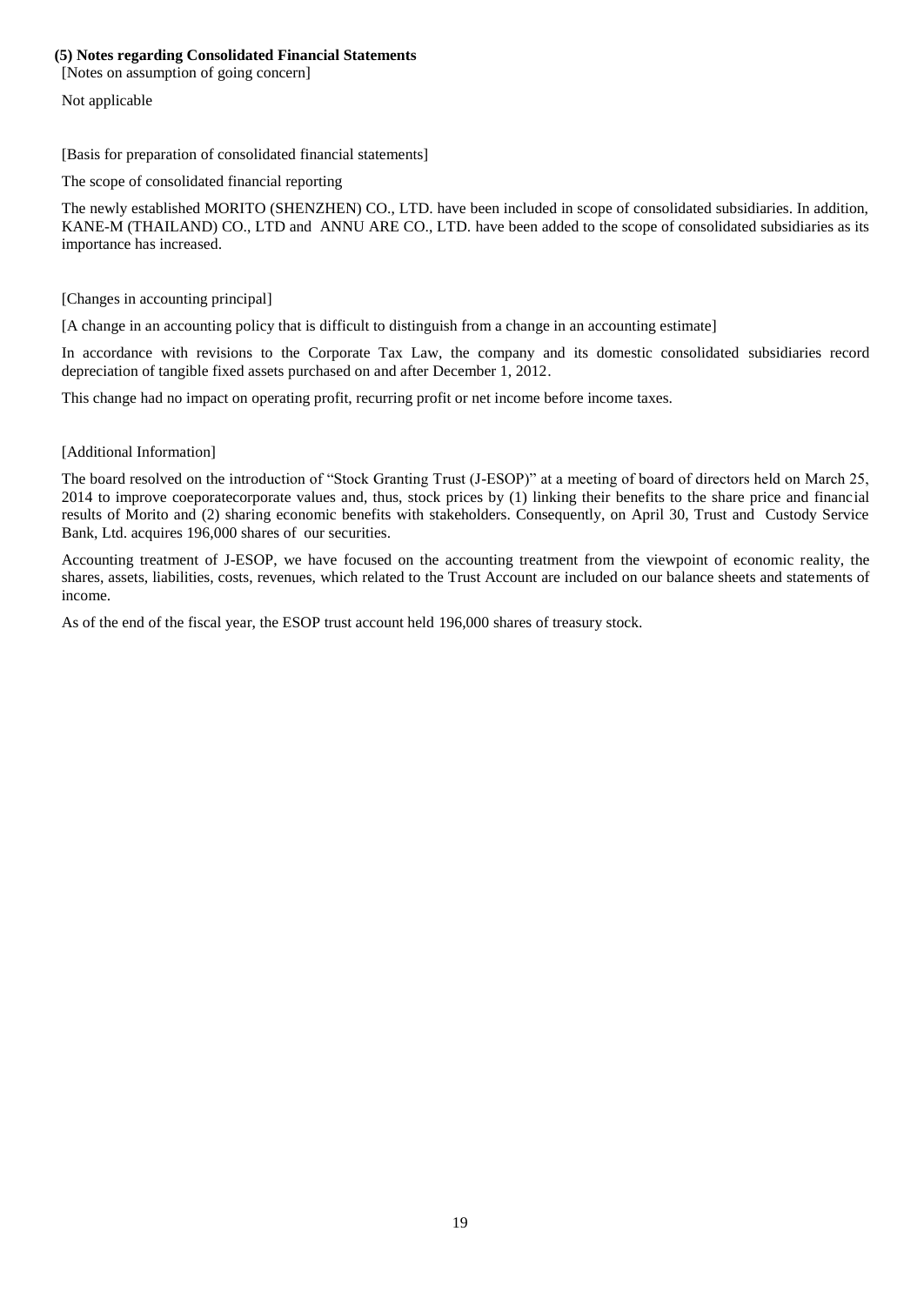## [Segment Information]

1. Fiscal 2012 (December 1, 2011 through November 30, 2012) The information on net sales, income or loss, assets and other items by reportable segment

|                                    |            |                    |           |            |               | (Thousands of yen) |
|------------------------------------|------------|--------------------|-----------|------------|---------------|--------------------|
|                                    |            | Reportable Segment |           |            | Adjustment    | Consolidated       |
|                                    | Japan      | Asia               | EU and US | Total      | (Note $1,3$ ) | Statement          |
|                                    |            |                    |           |            |               | amount             |
|                                    |            |                    |           |            |               | (Note 2)           |
| Net sales                          |            |                    |           |            |               |                    |
| Sales to external customers        | 26,007,933 | 3,934,531          | 1,579,088 | 31,521,553 |               | 31,521,553         |
| Inter segment sales and            | 1,991,920  | 1,419,177          | 9,527     | 3,420,625  | $-3,420,625$  |                    |
| transfer                           |            |                    |           |            |               |                    |
| Total                              | 27,999,854 | 5,353,709          | 1,588,615 | 34,942,179 | $-3,420,625$  | 31,521,553         |
| Segment income                     | 1,258,383  | 336,655            | 48,353    | 1,643,392  | $-253,938$    | 1,389,454          |
| Segment asset                      | 23,908,013 | 4,125,976          | 1,038,840 | 29,072,830 | 3,704,561     | 32,777,391         |
| Other                              |            |                    |           |            |               |                    |
| Depreciation                       | 247,222    | 45,775             | 6,070     | 299,068    |               | 299,068            |
| Increases in tangible fixed assets | 343,746    | 11,159             | 7,105     | 362,011    |               | 362,011            |
| and intangible fixed assets        |            |                    |           |            |               |                    |

(Note)

1. Adjustment of -253,938 thousand yen includes 295,263 thousand yen -corporate expenses that are not distributed to each reportable segment and other 41,324 thousand yen.

2. The amounts for income or losses in the reportable segments were subsequently adjusted with the amount of operating income on the consolidated profit and loss statement.

3. The adjustment for segment asset includes elominaton of intersegment transaction -4,570,113 thousand yen and corporate asset 8,274,674 thousand yen that have not been distributed to reportable segment.Corporate assets consists mainly of assets not belonging to specific segment (cash and cash equivalent and investments in securities) and assets related to administrative operations.

#### 2. Fiscal 2013 Fiscal 2012 (December 1, 2012 through November 30, 2013) The information on net sales, income or loss, assets and other items by reportable segment

|                                    |              |                    |           |            |                   | (Thousands of yen) |
|------------------------------------|--------------|--------------------|-----------|------------|-------------------|--------------------|
|                                    |              | Reportable Segment |           |            | Adjustment        | Consolidated       |
|                                    | Japan        | Asia               | EU and US | Total      | (Note $1,3$ )     | Statement          |
|                                    |              |                    |           |            |                   | amount             |
|                                    |              |                    |           |            |                   | (Note 2)           |
| Net sales                          |              |                    |           |            |                   |                    |
| Sales to external customers        | 25,718,377   | 5,491,647          | 1,935,572 | 33,145,597 |                   | 33,145,597         |
| Inter segment sales and            | 2,323,994    | 1,908,729          | 9,026     | 4,241,749  | $-4,241,749$      |                    |
| transfer                           |              |                    |           |            |                   |                    |
| Total                              | 28,042,371   | 7,400,376          | 1,944,598 | 37,387,346 | $-4,241,749$      | 33,145,597         |
| Segment income                     | 1,349,547    | 315,619            | 30,236    | 1,695,403  | $-304,631$        | 1,390,772          |
| Segment asset                      | 24, 171, 135 | 5,449,072          | 1,263,888 | 30,884,095 | 4,929,433         | 35,813,528         |
| Other                              |              |                    |           |            |                   |                    |
| Depreciation                       | 207,311      | 126,787            | 11,176    | 345,275    | $- -$             | 345,275            |
| Increases in tangible fixed assets | 816,484      | 93,055             | 33,928    | 943,468    | $\qquad \qquad -$ | 943,468            |
| and intangible fixed assets        |              |                    |           |            |                   |                    |

(Note)

1. Adjustment of -304,601 thousand yen includes 291,124 thousand yen -corporate expenses that are not distributed to each reportable segment and other -13,507 thousand yen.

2. The amounts for income or losses in the reportable segments were subsequently adjusted with the amount of operating income on the consolidated profit and loss statement.

3. The adjustment for segment asset includes elominaton of intersegment transaction -4,701,505 thousand yen and corporate asset 9,630,938 thousand yen that have not been distributed to reportable segment.Corporate assets consists mainly of assets not belonging to specific segment (cash and cash equivalent and investments in securities) and assets related to administrative operations.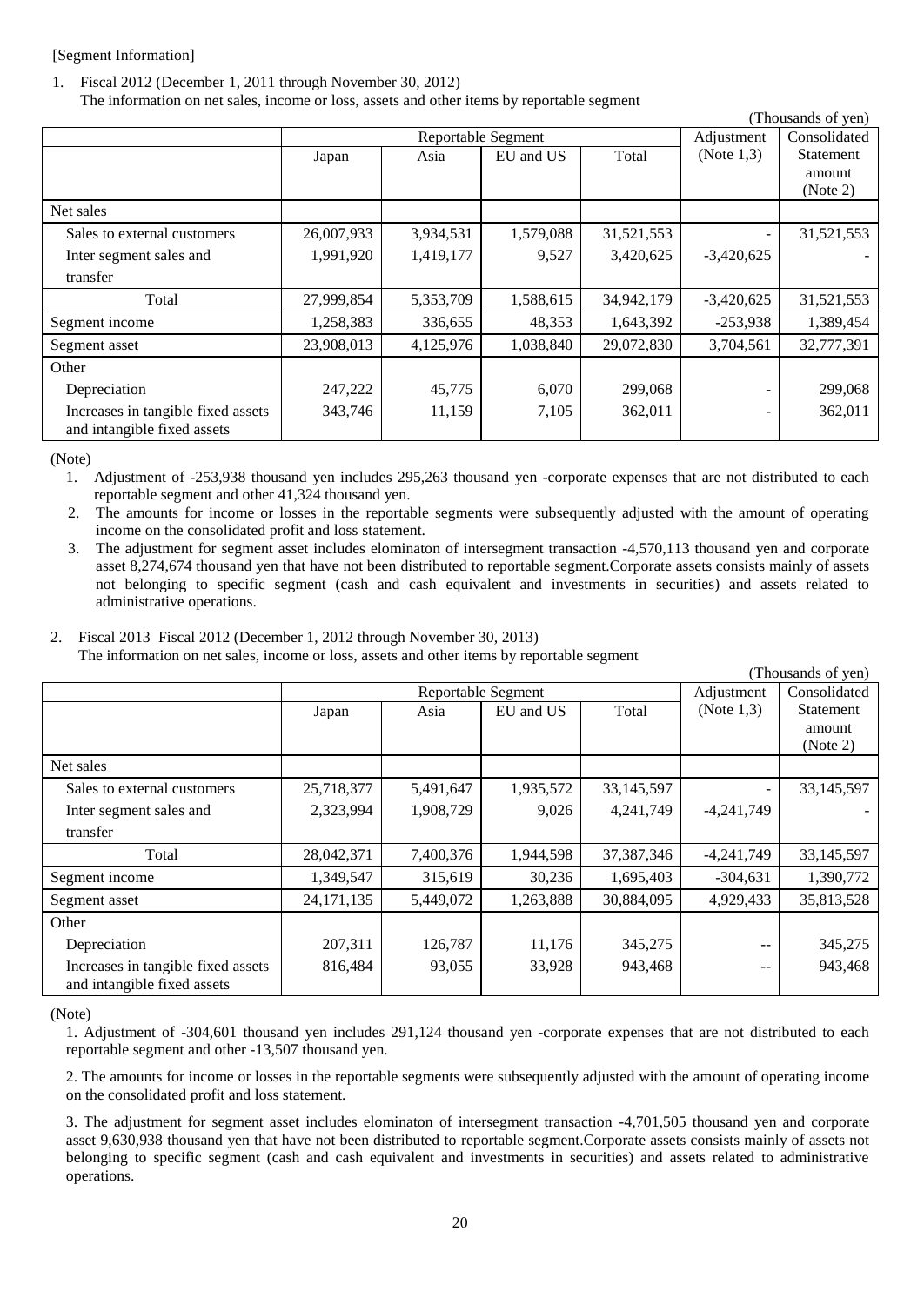## [Per share data]

|                              | FY2012                    | FY2013                    |
|------------------------------|---------------------------|---------------------------|
| Item                         | (December 1, 2011 through | (December 1, 2012 through |
|                              | November 30, 2012)        | November 30, 2013)        |
| Net assets per share         | 1,718.15 yen              | 1,888.11 yen              |
| Net income per share         | 54.20 yen                 | 74.69 yen                 |
| Diluted net income per share | - yen                     | - yen                     |

## (Note) The basis for calculating

#### 1. Net assets per share

| Item                                                                        | FY2012<br>(December 1, 2011 through | FY2013<br>(December 1, 2012 through |
|-----------------------------------------------------------------------------|-------------------------------------|-------------------------------------|
|                                                                             | November 30, 2012)                  | November 30, 2013)                  |
| The total net assets in the consolidated balance sheet (Thousand<br>of yen) | 24,889,064                          | 27,352,583                          |
| The net assets associated with common stock (Thousand of yen)               | 24,889,064                          | 27,352,583                          |
| Major breakdown of differences (Thousand of yen)                            |                                     |                                     |
| Minority interests                                                          |                                     |                                     |
| Number of issued stock (Thousand shares)                                    | 15,400                              | 15,400                              |
| Number of treasury stock (Thousand shares)                                  | 914                                 | 913                                 |
| Number of common stock for calculating the net assets per share             | 14,485                              | 14.486                              |

## 2. Net income per share and Diluted net income per share

|                                                                                                             | FY2012                    | FY2013                    |
|-------------------------------------------------------------------------------------------------------------|---------------------------|---------------------------|
| Item                                                                                                        | (December 1, 2011 through | (December 1, 2012 through |
|                                                                                                             | November 30, 2012)        | November 30, 2013)        |
| Net income per share                                                                                        |                           |                           |
| Net income(Thousand yen)                                                                                    | 787,932                   | 1,081,976                 |
| Share unallocated to common stock (Thousand shares)                                                         |                           |                           |
| Net income relating to common stock                                                                         | 787,932                   | 1,081,976                 |
| Shares on the average during the fiscal year (Thousand share)                                               | 14,538                    | 14,486                    |
|                                                                                                             |                           |                           |
| Diluted net income per share(Thousand share)                                                                |                           |                           |
| Adjustment for net income (Thousand yen)                                                                    |                           |                           |
| The increase of the number of the common stock (Thousand                                                    |                           |                           |
| share)                                                                                                      |                           |                           |
| (Stock Acquition Rights)                                                                                    | -                         |                           |
| Description of dilutive shares that were not included in the<br>computation of diluted net income per share |                           |                           |

(Note) Shares on the average during the fiscal year included the treadury stock held by Trust & Custody Services Bank, Ltd. to calculate the net income per share.

[Significant subsequent events] Not applicable.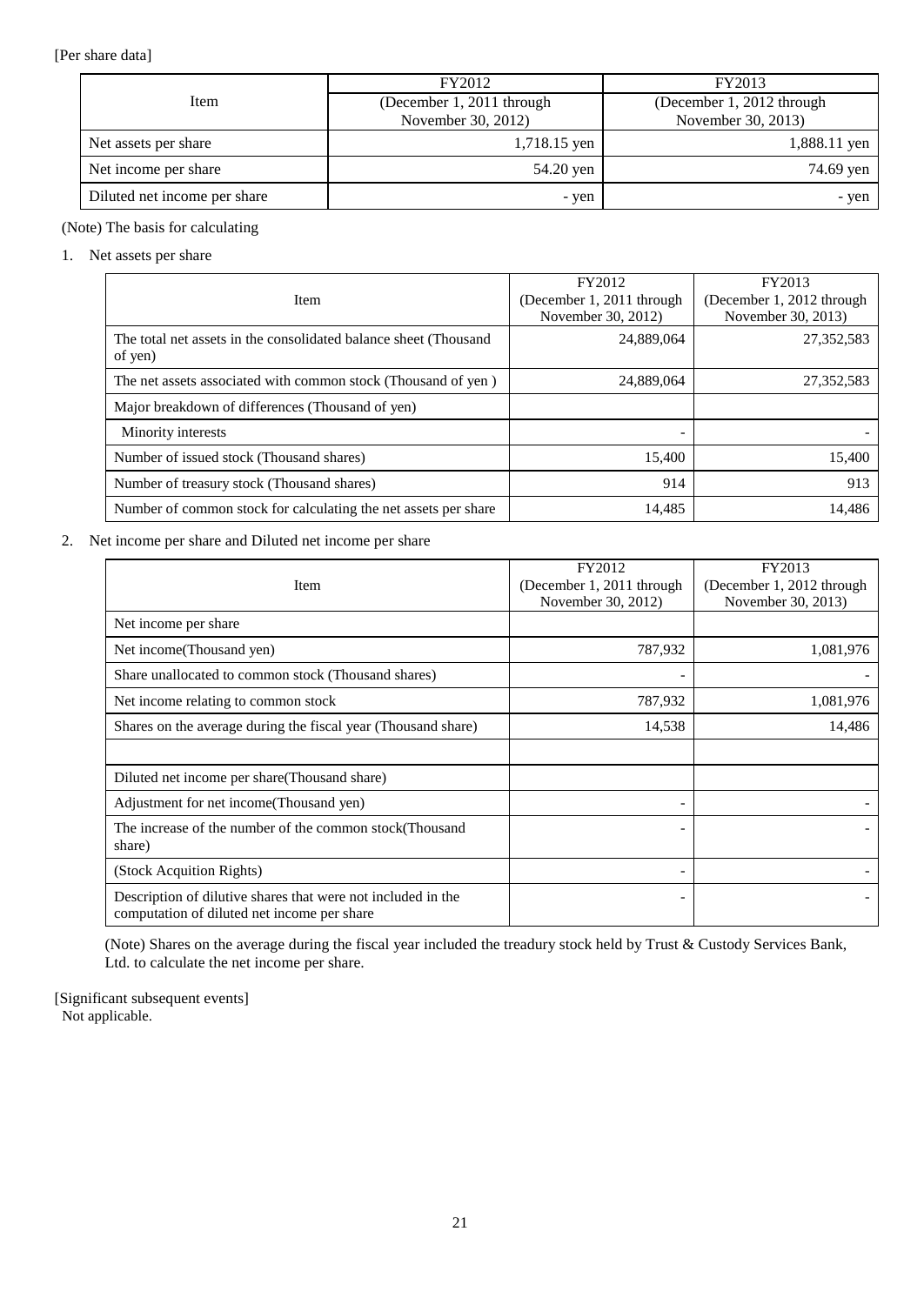## <span id="page-23-0"></span>**5. Non-Consolidated Financial Statements**

## <span id="page-23-1"></span>**(1)Non-consolidated balance sheets**

|                                     | FY 2012<br>(As of November 30,2012) | FY 2013<br>(As of November 30, 2013) |
|-------------------------------------|-------------------------------------|--------------------------------------|
|                                     | Thousands of yen                    | Thousands of yen                     |
| <b>Assets</b>                       |                                     |                                      |
| <b>Current assets</b>               |                                     |                                      |
| Cash and deposits                   | 3,674,738                           | 3,907,535                            |
| Notes receivable                    | 3,078,509                           | 3,248,599                            |
| Account receivable                  | 4,977,665                           | 5,123,825                            |
| Commercial goods and finished goods | 2,178,368                           | 2,107,235                            |
| Prepayment                          | 15,364                              | 10,444                               |
| Prepaid expense                     | 44,756                              | 56,405                               |
| Deferred tax assets                 | 149,699                             | 84,071                               |
| Accrued income                      | 4,930                               | 5,202                                |
| Short loan receivable               | 33,600                              | 42,000                               |
| Short loan receivable to affiliates | 110,284                             | 115,380                              |
| Other receivable - Other            | 437,619                             | 355,234                              |
| Others                              | 23,594                              | 5,661                                |
| Allowance for doubtful accounts     | $-33,000$                           | $-19,000$                            |
| <b>Total current assets</b>         | 14,696,132                          | 15,042,595                           |
| <b>Fixed assets</b>                 |                                     |                                      |
| <b>Tangible fixed assets</b>        |                                     |                                      |
| <b>Buildings</b>                    | 4,189,382                           | 4,085,155                            |
| Accumulated depreciation            | $-3,153,375$                        | $-3,116,472$                         |
| Buildings, net                      | 1,036,006                           | 968,683                              |
| <b>Structures</b>                   | 267,150                             | 269,902                              |
| Accumulated depreciation            | $-222,455$                          | $-201,939$                           |
| Structures, net                     | 44,695                              | 67,963                               |
| Machinery and equipment             | 657,242                             | 268,965                              |
| Accumulated depreciation            | $-521,869$                          | $-191,478$                           |
| Machinery equipment, net            | 135,373                             | 77,487                               |
| Vehicles                            | 9,034                               | 5,105                                |
| Accumulated depreciation            | $-6,743$                            | $-5,105$                             |
| Vehicles, net                       | 2,290                               |                                      |
| Tools, furnitures and fixtures      | 1,673,469                           | 1,631,596                            |
| Accumulated depreciation            | $-1,486,083$                        | $-1,462,334$                         |
| Tools, furnitures and fixtures, net | 187,386                             | 169,262                              |
| Land                                | 5,859,720                           | 6,029,486                            |
| Lease assets                        | 121,801                             | 122,730                              |
| Accumulated depreciation            | $-35,807$                           | $-60,192$                            |
| Lease assets, net                   | 85,994                              | 62,537                               |
| Construction-in-process             |                                     | 88,968                               |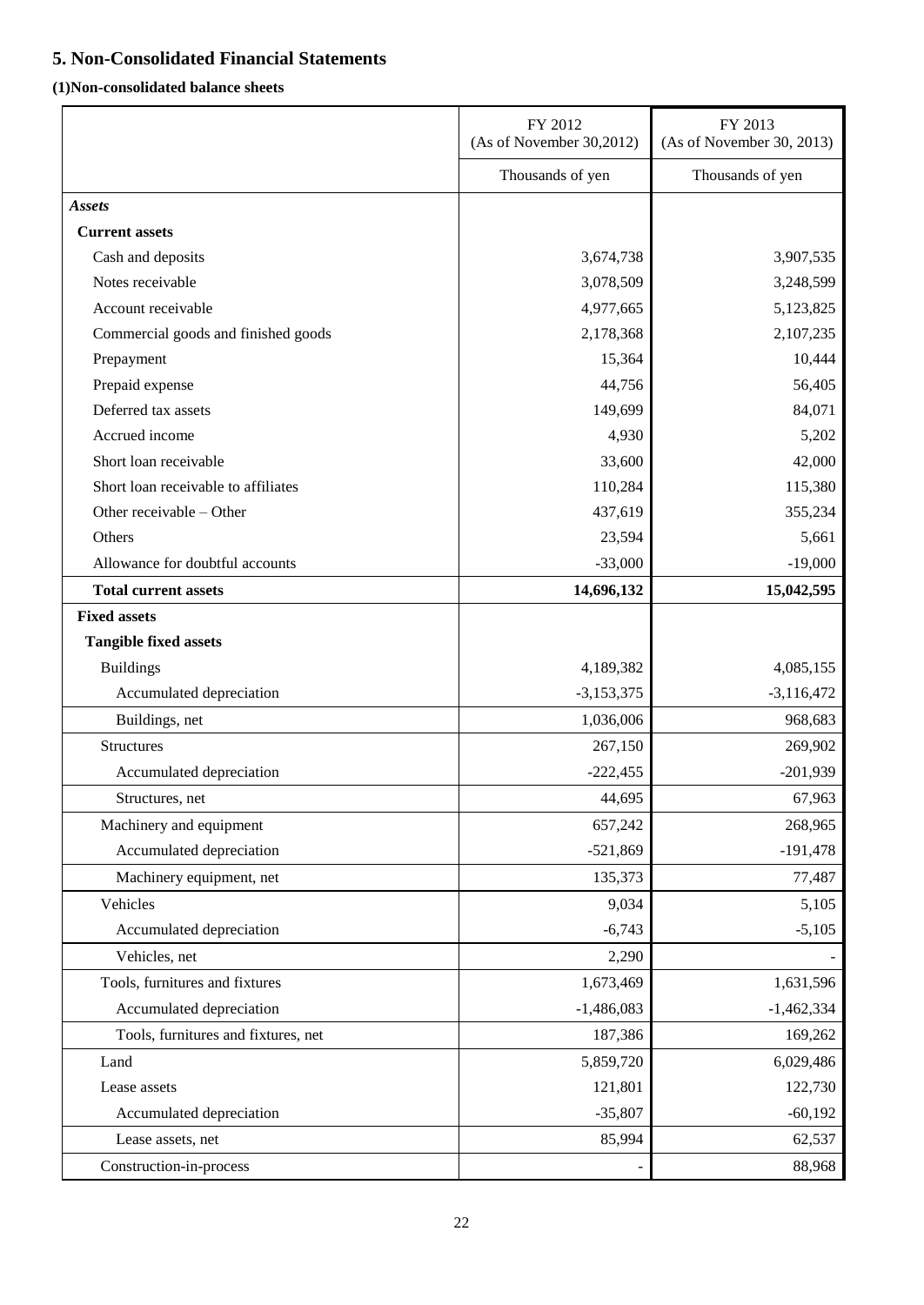| <b>Total tangible fixed assets</b>                       | 7,351,466  | 7,464,388  |
|----------------------------------------------------------|------------|------------|
| <b>Intangible fixed assets</b>                           |            |            |
| Leasehold                                                | 29,250     | 29,250     |
| Software                                                 | 9,742      | 13,628     |
| Telephone subscription right                             | 16,926     | 19,926     |
| Lease assets                                             | 207,606    | 300,637    |
| Other intangible fixed assets                            | 2,575      | 2,103      |
| <b>Total intangible fixed assets</b>                     | 266,102    | 362,547    |
| <b>Investments and other fixed assets</b>                |            |            |
| Investment securities                                    | 3,054,658  | 3,961,445  |
| Stocks of subsidiaries and affiliates                    | 3,325,448  | 3,329,051  |
| Money invested                                           | 330        | 330        |
| Investments of subsidiaries and affiliates               | 951,925    | 941,827    |
| Long-term loan receivable                                | 208,400    | 166,400    |
| Long-term loan receivable to subsidiaries and affiliates | 605,929    | 568,716    |
| <b>Bankruptcy claims</b>                                 | 111,029    | 80,084     |
| Long-term accrued expense                                | 2,148      | 4,941      |
| Lease deposits                                           | 43,311     | 500        |
| Security deposit                                         | 18,922     | 17,892     |
| Membership                                               | 31,212     | 27,646     |
| Insurance reserve                                        | 307,841    | 307,854    |
| Other fixed assets                                       | 100,000    | 100,000    |
| Allowance for doubtful account                           | $-178,000$ | $-146,000$ |
| <b>Total investments and other fixed assets</b>          | 8,583,158  | 9,360,690  |
| <b>Total fixed assets</b>                                | 16,200,727 | 17,187,626 |
| <b>Total assets</b>                                      | 30,896,859 | 32,230,221 |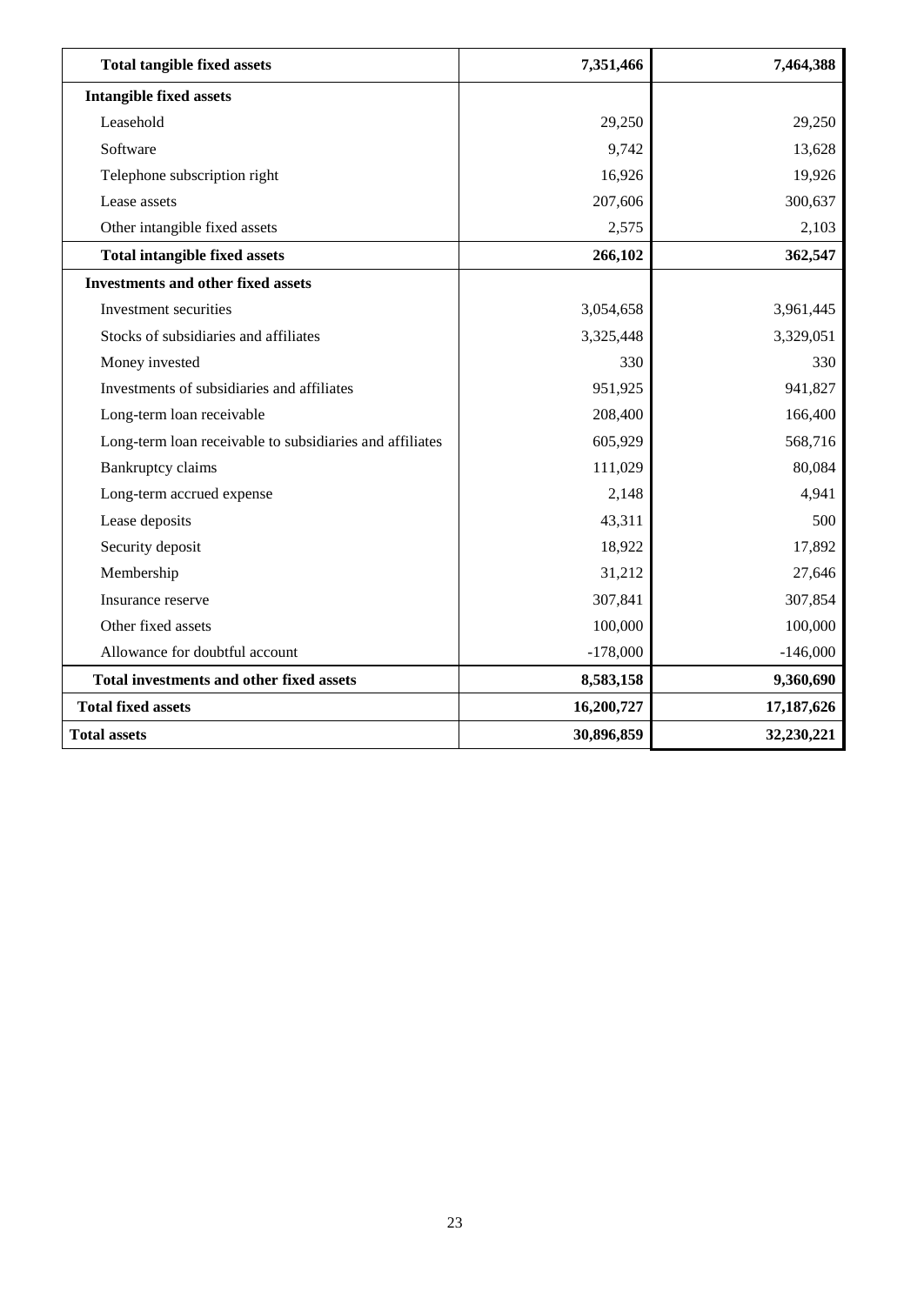|                                                       | FY 2012                  | FY 2013                   |
|-------------------------------------------------------|--------------------------|---------------------------|
|                                                       | (As of November 30,2012) | (As of November 30, 2013) |
|                                                       | Thousands of yen         | Thousands of yen          |
| <b>Liabilities</b>                                    |                          |                           |
| <b>Current liabilities</b>                            |                          |                           |
| Note payable                                          | 284,001                  | 258,099                   |
| Account payable                                       | 3,000,754                | 3,033,727                 |
| Short-term loans payable                              | 350,000                  | 350,000                   |
| Lease liabilities                                     | 69,353                   | 94,590                    |
| Accrued liabilities                                   | 364,903                  | 287,581                   |
| Accrued expense                                       | 376,163                  | 410,269                   |
| Accrued income taxes payable                          | 247,809                  | 199,246                   |
| Advance received                                      | 13,207                   | 12,126                    |
| Deposit received                                      | 16,267                   | 15,879                    |
| Reserve for director's bonuses                        | 22,000                   | 22,000                    |
| Other current liabilities                             | 116                      | 196                       |
| <b>Total current liabilities</b>                      | 4,744,399                | 4,683,717                 |
| <b>Fixed liabilities</b>                              |                          |                           |
| Lease liabilities                                     | 214,092                  | 229,759                   |
| Deferred tax liabilities                              | 274,979                  | 599,406                   |
| Deferred tax assets for revaluation                   | 875,791                  | 875,791                   |
| Provision for retirement benefits                     | 723,289                  | 688,514                   |
| Provision for director's retirement benefit           | 114,662                  | 130,912                   |
| Long-term deposit                                     | 50,282                   | 51,938                    |
| Asset retirement obligation                           | 5,123                    | 5,245                     |
| <b>Total fixed liabilities</b>                        | 2,258,221                | 2,581,568                 |
| <b>Total liabilities</b>                              | 7,002,620                | 7,265,285                 |
| <b>Net Assets</b>                                     |                          |                           |
| Shareholders' equity                                  |                          |                           |
| Capital                                               | 3,532,492                | 3,532,492                 |
| Capital surplus                                       |                          |                           |
| Legal capital surplus                                 | 3,319,065                | 3,319,065                 |
| Other legal capital surplus                           | 66,938                   | 67,034                    |
| <b>Total capital surplus</b>                          | 3,386,004                | 3,386,099                 |
| <b>Retained earnings</b>                              |                          |                           |
| Legal retained earnings                               | 419,566                  | 419,566                   |
| Other retained earnings                               |                          |                           |
| Reserve for advance depreciation of noncurrent assets | 673,380                  | 650,210                   |
| Special reserve                                       | 16,185,000               | 16,335,000                |
| Retained earnings brought forward                     | 460,465                  | 781,786                   |
| <b>Total retained earnings</b>                        | 17,738,412               | 18,186,563                |
| <b>Treasury stock</b>                                 | $-672,472$               | $-671,920$                |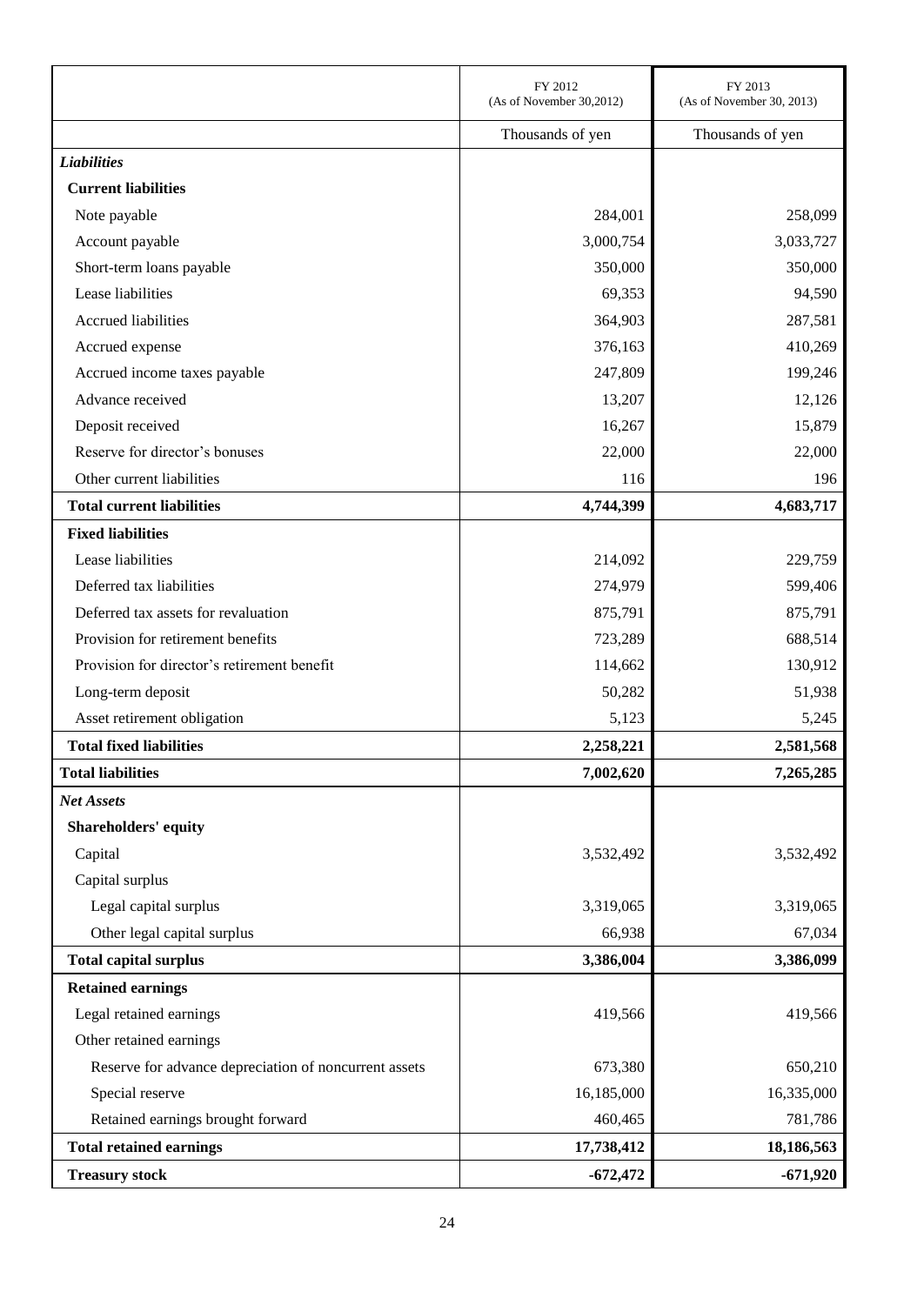| Total shareholders' equity                            | 23,984,436 | 24,433,233 |
|-------------------------------------------------------|------------|------------|
| Valuation and translation adjustment                  |            |            |
| Valuation difference on available-for-sale securities | 624,001    | 1,245,901  |
| Difference in revaluation of land                     | $-714,198$ | $-714,198$ |
| Total valuation and translation adjustment            | $-90,197$  | 531,702    |
| <b>Total net assets</b>                               | 23,894,239 | 24,964,935 |
| <b>Total liabilities and net assets</b>               | 30,896,859 | 32,230,221 |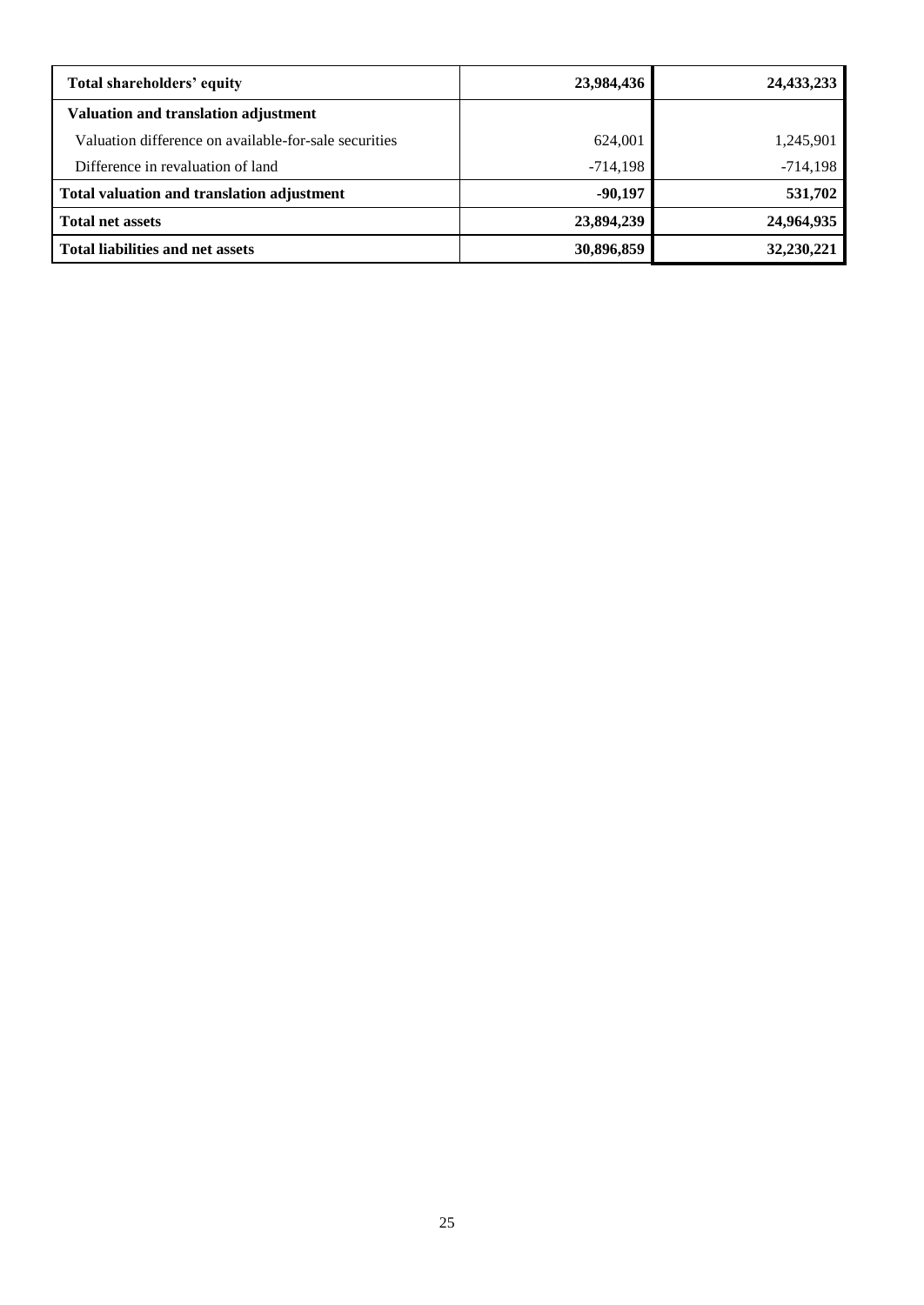## <span id="page-27-0"></span>**(2)Non-Consolidated Statements of Income**

|                                                   | FY 2012<br>(December 1, 2011 through | FY 2013<br>(December 1, 2012 through |
|---------------------------------------------------|--------------------------------------|--------------------------------------|
|                                                   | November 30, 2012)                   | November 30, 2013)                   |
|                                                   | Thousands of yen                     | Thousands of yen                     |
| <b>Net sales</b>                                  |                                      |                                      |
| Net sales of goods                                | 25,781,491                           | 25,410,602                           |
| Cost of sales                                     |                                      |                                      |
| Beginning inventory                               | 1,914,837                            | 2,178,368                            |
| Purchases                                         | 20,321,424                           | 19,741,556                           |
| Total                                             | 22,236,261                           | 21,919,924                           |
| Ending inventory                                  | 2,178,368                            | 2,107,235                            |
| <b>Total cost of sales</b>                        | 20,057,893                           | 19,812,689                           |
| <b>Gross profit</b>                               | 5,723,597                            | 5,597,912                            |
| Selling, general and administrative expenses      |                                      |                                      |
| Salary                                            | 1,523,225                            | 1,465,551                            |
| <b>Bonus</b>                                      | 466,206                              | 452,261                              |
| Welfare expense                                   | 361,483                              | 349,662                              |
| Commuting cost                                    | 69,843                               | 66,563                               |
| Director's remuneration                           | 132,348                              | 140,540                              |
| Provision of retirement benefits                  | 87,877                               | 53,659                               |
| Provision of officer's bonus                      | 22,000                               | 22,000                               |
| Provision for directors' retirement benefits      | 15,350                               | 16,250                               |
| Postage                                           | 57,193                               | 70,285                               |
| Freightage and packing expense                    | 862,205                              | 856,332                              |
| Transportation and communication expense          | 195,743                              | 180,307                              |
| Advertising expense                               | 105,636                              | 75,283                               |
| Social expense                                    | 15,876                               | 11,745                               |
| Sales commission                                  | 11,421                               | 14,330                               |
| Provision of allowance for doubtful account       | 37,903                               | $-16,535$                            |
| Supplies expense                                  | 53,224                               | 47,814                               |
| Utility expense                                   | 36,899                               | 40,078                               |
| Commission paid                                   | 240,282                              | 282,053                              |
| Travel expense                                    | 44,352                               | 40,808                               |
| Repair cost                                       | 92,826                               | 96,443                               |
| Rental expense                                    | 175,791                              | 157,259                              |
| Taxes and dues                                    | 88,772                               | 86,146                               |
| Depreciation expense                              | 178,133                              | 159,583                              |
| Office tax                                        | 14,104                               | 13,200                               |
| Sanitation expense                                | 23,225                               | 23,015                               |
| Other selling, general and administrative expense | 76,985                               | 70,810                               |
| Total selling, general and administrative expense | 4,988,912                            | 4,775,451                            |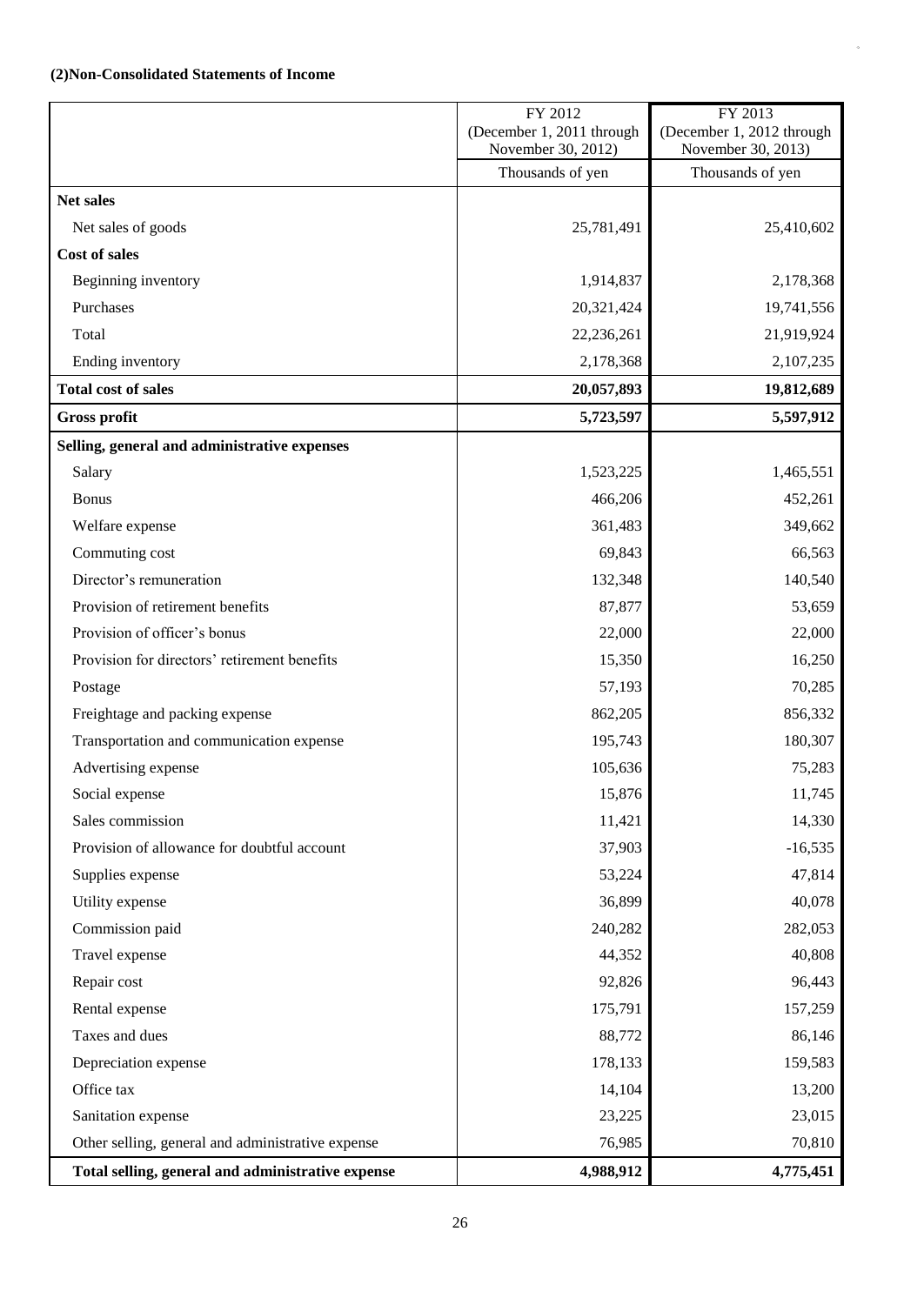| <b>Operating income</b>                                                                                               | 734,685   | 822,461   |
|-----------------------------------------------------------------------------------------------------------------------|-----------|-----------|
| Non-operating income                                                                                                  |           |           |
| Interest received                                                                                                     | 15,801    | 16,978    |
| Dividends received                                                                                                    | 265,305   | 198,937   |
| Rent on real estate                                                                                                   | 144,361   | 128,139   |
| Commission received                                                                                                   | 3,016     | 2,522     |
| Foreign exchange gains                                                                                                | 24,414    | 149,485   |
| Others                                                                                                                | 27,121    | 14,228    |
| <b>Total non-operating income</b>                                                                                     | 480,021   | 510,292   |
| <b>Non-operating expenses</b>                                                                                         |           |           |
| Interest paid                                                                                                         | 3,343     | 3,516     |
| Cash discount on sales                                                                                                | 106,240   | 104,433   |
| Depreciation expense of assets lent                                                                                   | 58,346    | 37,903    |
| Claim expense                                                                                                         | 3,677     | 4,410     |
| Others non-operating expense                                                                                          | 39,519    | 66,674    |
| <b>Total non-operating expense</b>                                                                                    | 211,126   | 216,938   |
| <b>Ordinary income</b>                                                                                                | 1,003,580 | 1,115,815 |
| <b>Extra ordinary income</b>                                                                                          |           |           |
| Gains on sales of fixed assets                                                                                        | 8,074     |           |
| Gains on sales of securities                                                                                          |           | 46,050    |
| Gain on negative goodwill                                                                                             | 18,666    |           |
| Total extra ordinary income                                                                                           | 26,714    | 46,050    |
| <b>Extra ordinary expenses</b>                                                                                        |           |           |
| Losses on retirement of fixed assets                                                                                  | 8,320     | 9,121     |
| Losses on sales of fixed assets                                                                                       | 4,958     |           |
| Losses on sales of investments in securities                                                                          | 1,800     |           |
| Losses on revaluation of golf club membership                                                                         |           | 1,235     |
| Losses on valuation of investments in capital of affiliates                                                           | 17,129    |           |
| <b>Impairment</b> loss                                                                                                |           |           |
| Reversal of foreign currency translation adjustment for<br>reducing the capital of controlled foreign subsidiaries    | 95,715    |           |
| Reversal of foreign currency translation adjustment for<br>liquidation the capital of controlled foreign subsidiaries | 139,455   |           |
| <b>Total extra ordinary loss</b>                                                                                      | 267,379   | 10,357    |
| Net income before taxes and other adjustment                                                                          | 762,914   | 1,151,508 |
| Corporate, inhabitant and business taxes                                                                              | 407,070   | 381,000   |
| Adjustments to corporate and other taxes                                                                              | $-73,487$ | 67,081    |
| <b>Total income taxes</b>                                                                                             | 333,582   | 448,081   |
| Net income                                                                                                            | 429,332   | 703,427   |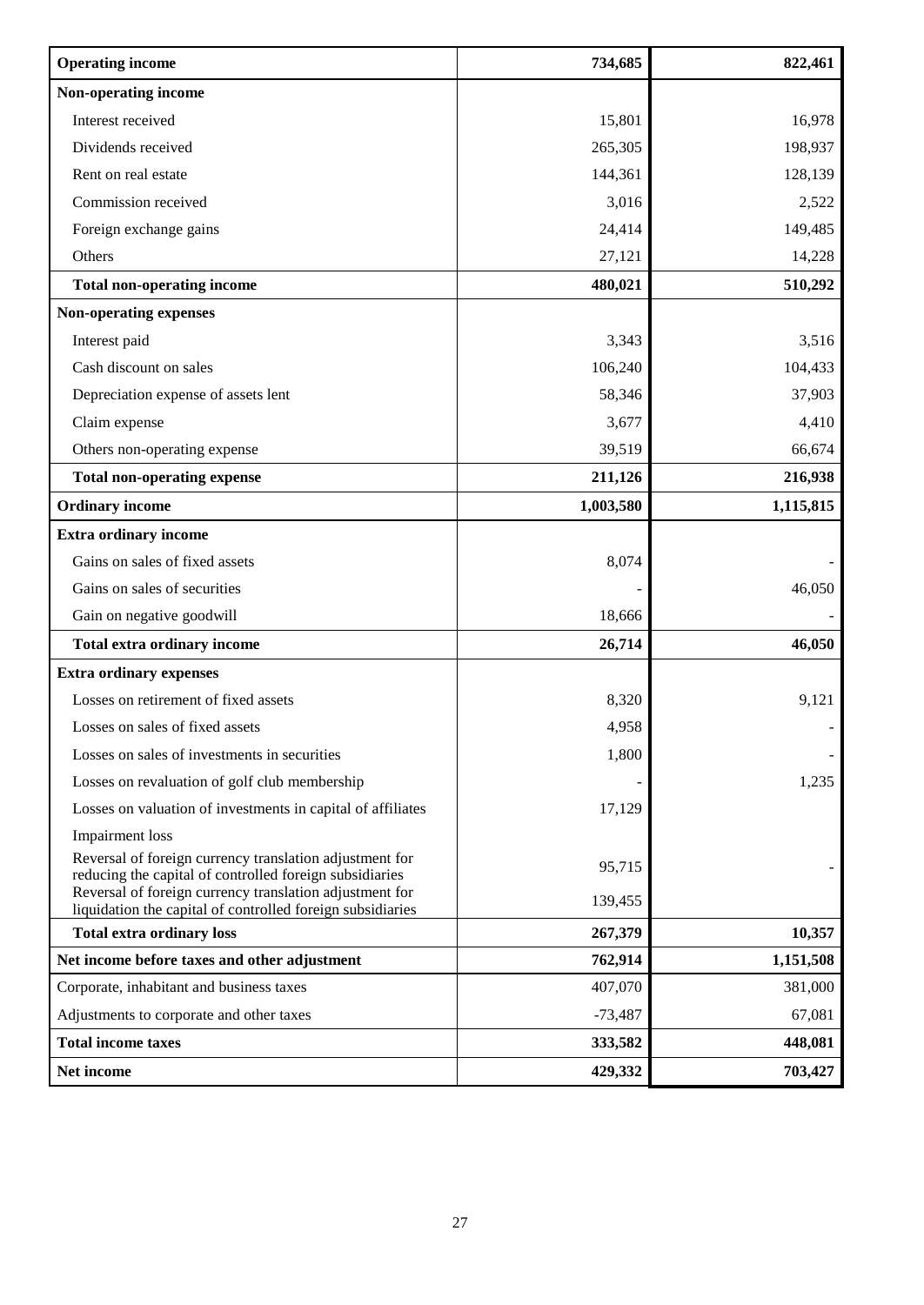# <span id="page-29-0"></span>**(3)Non-Consolidated Statements of Changes in Shareholders' Equity**

|                                                                | FY 2012<br>(As of November 30,2012) | FY 2013<br>(As of November 30, 2013) |
|----------------------------------------------------------------|-------------------------------------|--------------------------------------|
|                                                                | Thousands of yen                    | Thousands of yen                     |
| <b>Shareholders' Equity</b>                                    |                                     |                                      |
| Capital stock                                                  |                                     |                                      |
| Balance at the beginning of current period                     | 3,532,492                           | 3,532,492                            |
| Change of items during the period                              |                                     |                                      |
| Total changes of items during the period                       |                                     |                                      |
| Balance at the end of current period                           | 3,532,492                           | 3,532,492                            |
| Capital surplus                                                |                                     |                                      |
| Balance at the beginning of current period                     | 3,319,065                           | 3,319,065                            |
| Change of items during the period                              |                                     |                                      |
| Total changes of items during the period                       |                                     |                                      |
| Balance at the end of current period                           | 3,319,065                           | 3,319,065                            |
| Other capital surplus                                          |                                     |                                      |
| Balance at the beginning of current period                     | 66,938                              | 66,398                               |
| Change of items during the period                              |                                     |                                      |
| Disposition of treasury stock                                  |                                     | 95                                   |
| Total changes of items during the period                       |                                     | 95                                   |
| Balance at the end of current period                           | 66,938                              | 67,034                               |
| Total capital surplus                                          |                                     |                                      |
| Balance at the beginning of current period                     | 3,386,004                           | 3,386,004                            |
| Change of items during the period                              |                                     |                                      |
| Disposition of treasury stock                                  |                                     | 95                                   |
| Total changes of items during the period                       |                                     | 95                                   |
| Balance at the end of current period                           | 3,386,004                           | 3,386,099                            |
| Retained earnings                                              |                                     |                                      |
| Legal retained earnings                                        |                                     |                                      |
| Balance at the beginning of current period                     | 419,556                             | 419,556                              |
| Change of items during the period                              |                                     |                                      |
| Total changes of items during the period                       |                                     |                                      |
| Balance at the end of current period                           | 419,556                             | 419,556                              |
| Other retained earnings                                        |                                     |                                      |
| Reserve for advanced depreciation of fixed assets              |                                     |                                      |
| Balance at the beginning of current period                     | 626,107                             | 673,380                              |
| Change of items during the period                              |                                     |                                      |
| Provision of reserve for advanced depreciation of fixed assets | 47,272                              |                                      |
| Reversal of reserve for advanced depreciation of fixed assets  |                                     | $-23,169$                            |
| Total changes of items during the period                       | 47,272                              | $-23,169$                            |
| Balance at the end of current period                           | 673,380                             | 650,210                              |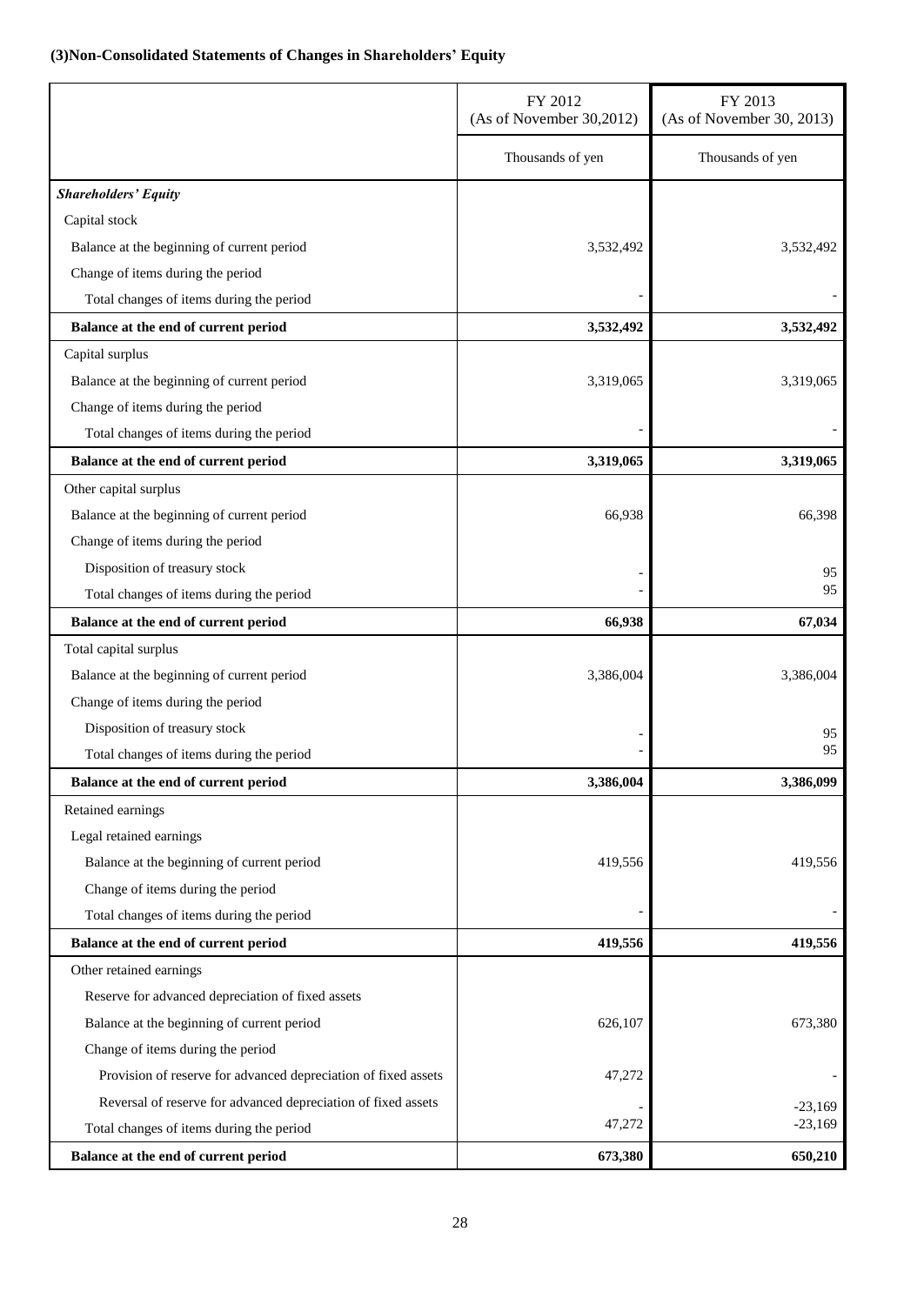| General reserve<br>Balance at the beginning of current period  | 16,035,000 | 16,185,000 |
|----------------------------------------------------------------|------------|------------|
|                                                                |            |            |
| Change of items during the period                              |            |            |
| Provision of general reserve                                   | 150,000    | 150,000    |
| Total changes of items during the period                       | 150,000    | 150,000    |
| Balance at the end of current period                           | 16,185,000 | 16,335,000 |
| Earned surplus                                                 |            |            |
| Balance at the beginning of current period                     | 436,938    | 460,465    |
| Change of items during the period                              |            |            |
| Provision of reserve for advanced depreciation of fixed assets | $-47,272$  |            |
| Reversal of reserve for advanced depreciation of fixed assets  |            | 23,169     |
| Provision of general reserve                                   | $-150,000$ | $-150,000$ |
| Dividends of surplus                                           | $-240,183$ | $-255,275$ |
| Current net income                                             | 429,332    | 703,427    |
| Reversal of revaluation reserve for land                       | 31,651     |            |
| Total changes of items during the period                       | 23,527     | 321,320    |
| Balance at the end of current period                           | 460,465    | 781,786    |
| Total retained earnings                                        |            |            |
| Balance at the beginning of current period                     | 17,517,612 | 17,738,412 |
| Change of items during the period                              |            |            |
| Provision of reserve for advanced depreciation of fixed assets |            |            |
| Reversal of reserve for advanced depreciation of fixed assets  |            |            |
| Provision of general reserve                                   |            |            |
| Dividends of surplus                                           | $-240,183$ | $-255,275$ |
| Current net income                                             | 429,332    | 703,427    |
| Reversal of revaluation reserve for land                       | 31,651     |            |
| Total changes of items during the period                       | 220,799    | 448,151    |
| Balance at the end of current period                           | 17,738,412 | 18,186,563 |
| Treasury stock                                                 |            |            |
| Balance at the beginning of current period                     | $-622,645$ | $-672,472$ |
| Change of items during the period                              |            |            |
| Purchase of treasury stock                                     | $-49,826$  | $-614$     |
| Disposal of treasury stock                                     |            | 1,165      |
| Total changes of items during the period                       | $-49,826$  | 551        |
| Balance at the end of current period                           | $-672,472$ | $-671,920$ |
| Total shareholders' equity                                     |            |            |
| Balance at the beginning of current period                     | 23,813,463 | 23,984,436 |
| Change of items during the period                              |            |            |
| Dividends from surplus                                         | $-240,183$ | $-255,275$ |
| Net income                                                     | 429,332    | 703,427    |
| Purchase of treasury stock                                     | $-49,826$  | $-614$     |
| Disposal of treasury stock                                     |            | 1,260      |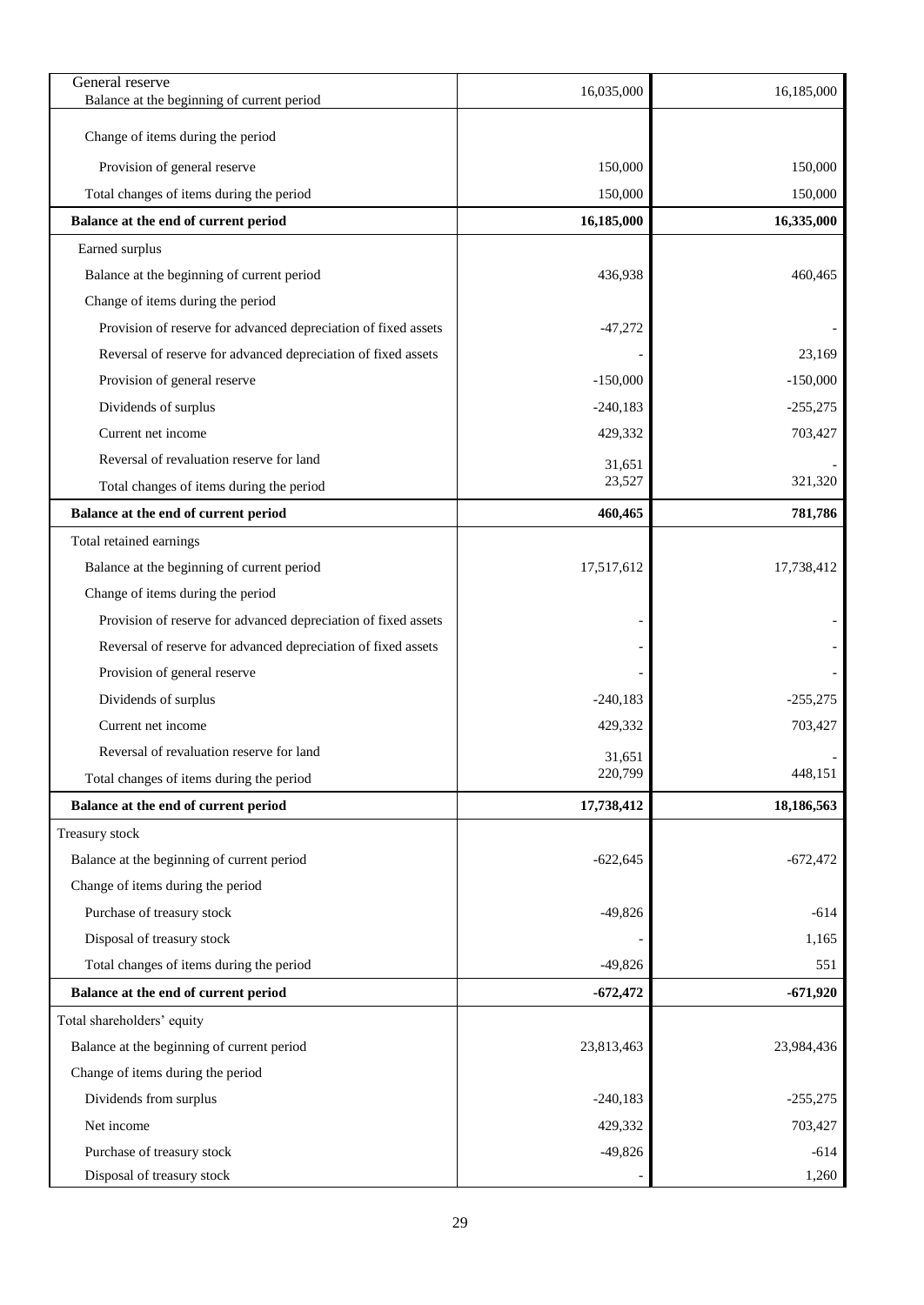| Balance at the end of current period                        | 23,894,239 | 24,964,935 |
|-------------------------------------------------------------|------------|------------|
| Total changes of items during the period                    | 540,292    | 1,070,696  |
| Net changes of items other than shareholders' equity        | 369,319    | 621,899    |
| Reversal of revaluation reserve for land                    | 31,651     |            |
| Disposal of treasury stock                                  |            | 1,260      |
| Purchase of treasury stock                                  | $-49,826$  | $-614$     |
| Net income                                                  | 429,332    | 703,427    |
| Dividends from surplus                                      | $-240,183$ | $-255,275$ |
| Change of items during the period                           |            |            |
| Balance at the beginning of current period                  | 23,353,946 | 23,894,239 |
| Total net assets                                            |            |            |
| Balance at the end of current period                        | $-90,197$  | 531,702    |
| Total changes of items during the period                    | 369,319    | 621,899    |
| Net changes of items other than shareholders' equity        | 369,319    | 621,899    |
| Change of items during the period                           |            |            |
| Balance at the beginning of current period                  | $-459,516$ | $-90,197$  |
| Total Valuation and conversion adjustment                   |            |            |
| Balance at the end of current period                        | $-714,198$ | $-714,198$ |
| Total changes of items during the period                    | 91,353     |            |
| Net changes of items other than shareholders' equity        | 91,353     |            |
| Change of items during the period                           |            |            |
| Balance at the beginning of current period                  | $-805,551$ | $-714,198$ |
| The difference in revaluation of land                       |            |            |
| Balance at the end of current period                        | 624,001    | 1,245,901  |
| Total changes of items during the period                    | 277,966    | 621,899    |
| Net changes of items other than shareholders' equity        | 277,966    | 621,899    |
| Change of items during the period                           |            |            |
| Balance at the beginning of current period                  | 346,035    | 624,001    |
| Other valuation difference on available-for-sale securities |            |            |
| Valuation and conversion adjustment                         |            |            |
| Balance at the end of current period                        | 23,984,436 | 24,433,233 |
| Total changes of items during the period                    | 170,973    | 448,797    |
| Reversal of revaluation reserve for land                    | 31,651     |            |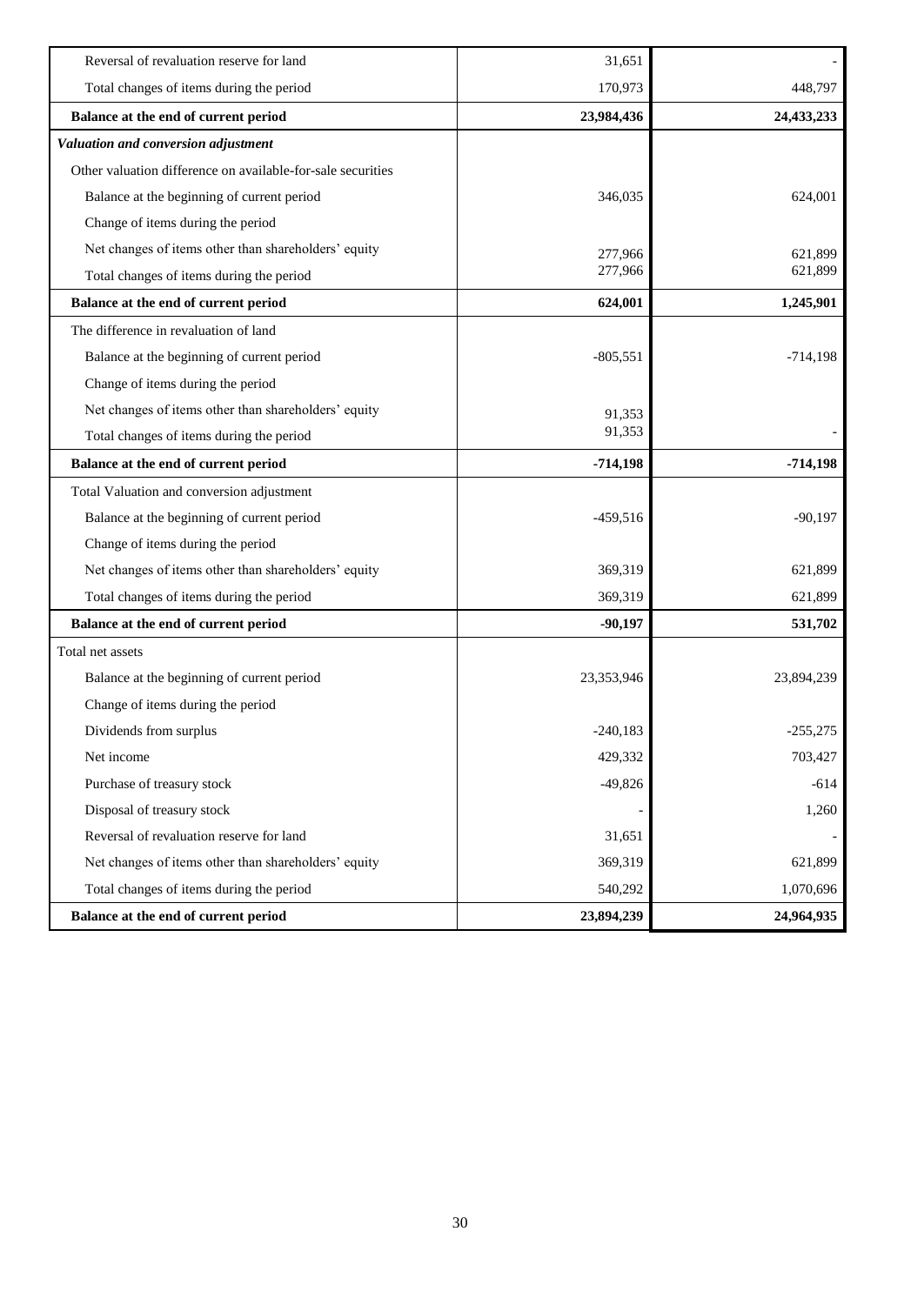### <span id="page-32-0"></span>**(4)Notes Regarding Non-Consolidated Financial Statement**

[Notes on assumption on going concern] Not applicable

[Changes in accounting policy]

In accordance with the amendent of the corporate tax laws, the method of depreciation for tangible fixed assets purchased on or after December 1, 2012, has been changed to the method prescribed by the revised Income Tax Law. This change had no impact on operating income, ordinary income and income before taxes and minority interest.